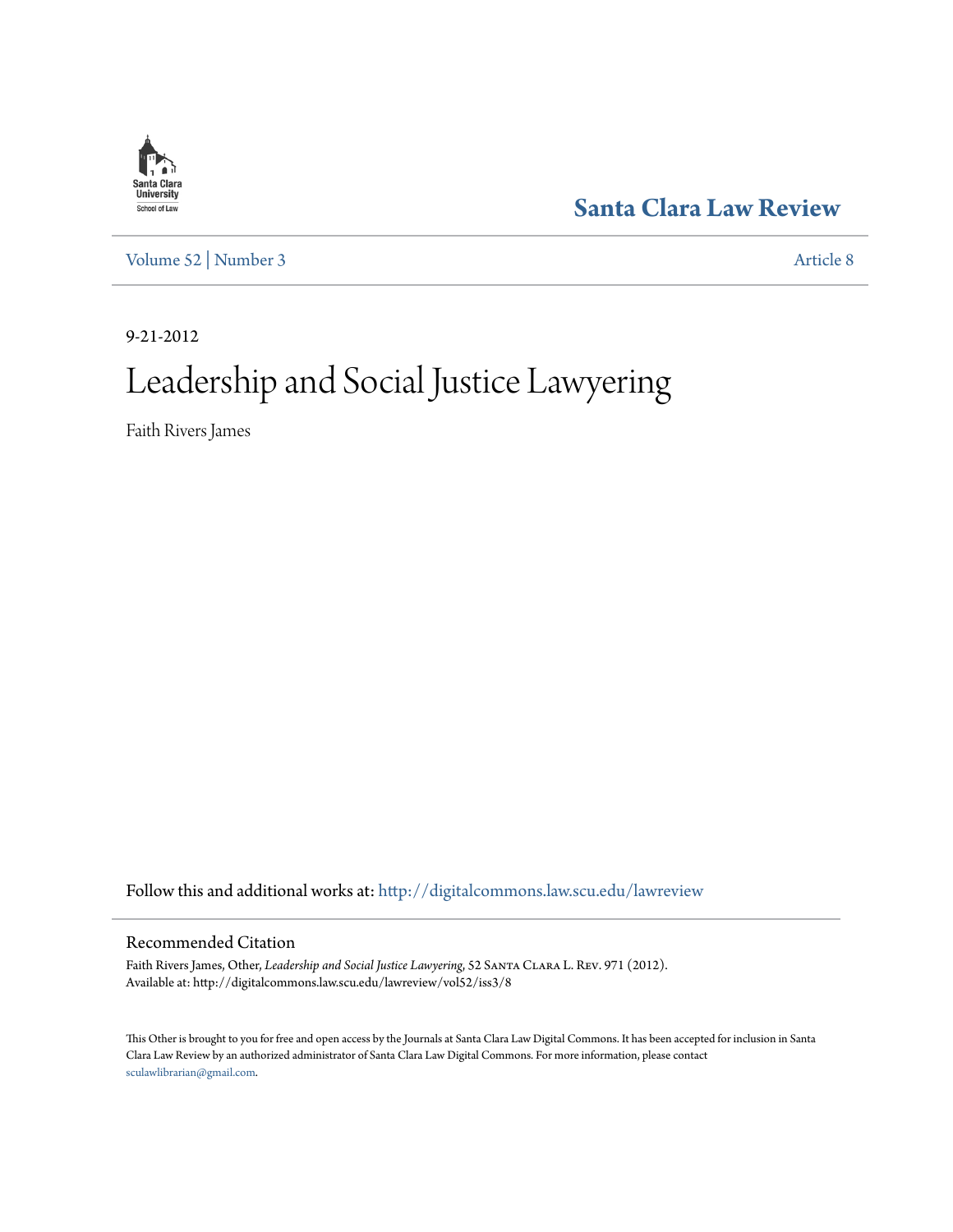#### **Faith Rivers James\***

Introduction<br>I. Strates

- Strategic Litigation: Charles Hamilton Houston's Campaign to Dismantle Jim Crow
	- A. Strategic Assessment and Alliances
	- B. Leading Change Through the Judicial System
	- C. Leadership Lessons
- II. Leadership in the Administrative State
	- A. Public Law and Leadership
	- B. Leadership Lessons
- III. Extra-Legal Advocacy
	- A. The Sit-In that Sparked a Student Movement
	- B. Leadership Lessons
		- 1. The Price of Being a Pioneer
		- 2. Defending the Defiers: Footsoldiers for
		- Justice
- IV. Social Justice Lawyers and Leadership Skills

#### **INTRODUCTION**

Integrating leadership into the legal curriculum presents an opportunity for law schools to better prepare students for the practice of law and their roles as civic leaders.<sup>1</sup> Law and leadership studies are designed to build technical, behavioral, and professional proficiencies in law graduates as an important, practical supplement to substantive legal knowledge. Recently, the American Bar Association reiterated its call for law schools to "focus on making future

<sup>\*</sup> Professor, Elon University School of Law, J.D., Harvard Law School; A.B., Dartmouth College. The Article is dedicated to the cadre of veteran civil rights lawyers and judges who inspired my legal career through their examples of leadership. The author expresses appreciation to research assistants Tiffany N. Dyson, Esq., Ben Snyder, and Gwendolyn Lewis for their research support that helped tell the stories of social justice lawyers

<sup>1.</sup> See Donald J. Polden, Educating Law Students for Leadership Roles and Responsibilities, 39 U. TOL. L. REV. 353, 359 (2008).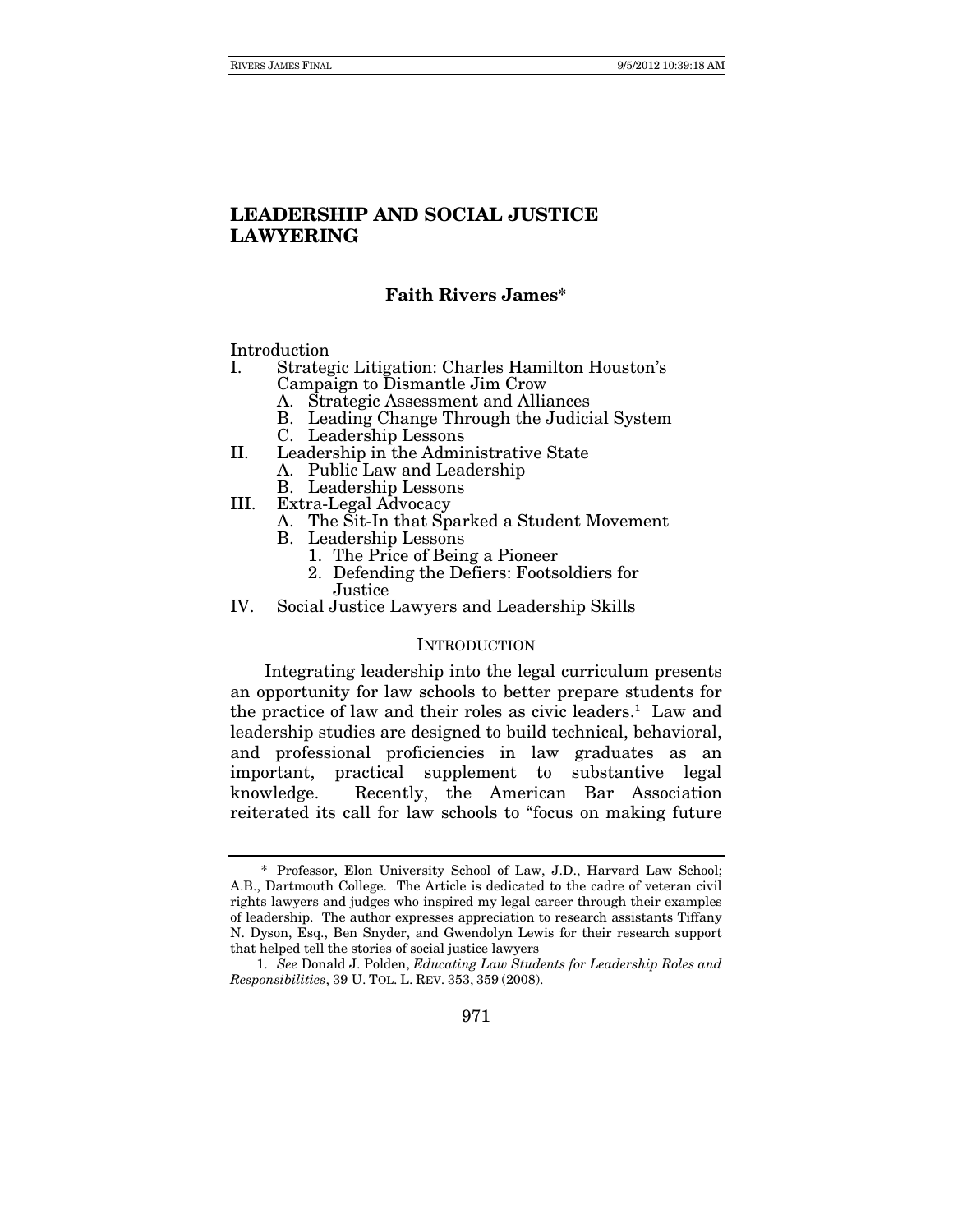lawyers practice ready" in order to meet the demands of complex contemporary practice; and encouraged legal educators to "provide the knowledge, skills, values, habits and traits that make up the successful modern lawyer."2 As practitioners and academics endeavor to make curriculum more relevant and practically useful for law graduates, laworiented leadership studies present avenues to teach both substantive legal analysis and critical lawyering skills, such as problem solving, strategic planning, and negotiation.3

"Social justice" or "cause" lawyering refers to the use of law and legal strategies to achieve community advancement objectives. In her seminal work reflecting upon the evolution of law practice in recent decades, Professor Mary Ann Glendon observed that lawyers have considerable influence on how the United States grapples with "the great issues of our time—the deterioration of natural and social environments, crime, poverty, education, race relations, the plight of child-raising families, decaying infrastructure, intense international competition, and so on."4 The majority of these "great issues" have a social justice component at the core.

Lawyers have a unique ability to lead social justice causes. Professor Glendon suggests that lawyers have the power to favorably influence society's ability to address the "great issues of the day"5 because of the "order affirming"6 characteristics that traditional lawyers possess: an eye for the issue and the future, a feel for common ground, mastery of the legal apparatus, knowledge of legal architecture and procedure, problem solving skills, strong tolerance for others in adversarial situations, and an appreciation for incremental change.<sup>7</sup> In essence, these lawyering characteristics are pivotal leadership skills which qualify and empower legal professionals to lead in the public square. In the social justice

 <sup>2.</sup> AMERICAN BAR ASSOCIATION & NEW YORK STATE BAR ASSOCIATION, 10 B Report to the House of Delegates, 1, available at http://www.abanow.org/wordpress/wpcontent/files\_flutter/131290083010B.pdf.

<sup>3.</sup> See generally ROBERT W. CULLEN, THE LEADING LAWYER: A GUIDE TO PRACTICING LAW AND LEADERSHIP 130–33 (2009).

 <sup>4.</sup> MARY ANN GLENDON, A NATION UNDER LAWYERS: HOW THE CRISIS IN THE LEGAL PROFESSION IS TRANSFORMING AMERICAN SOCIETY 100 (1994).

<sup>5.</sup> Id.

<sup>6.</sup> See id. at 101.

<sup>7.</sup> See id. at 102–07.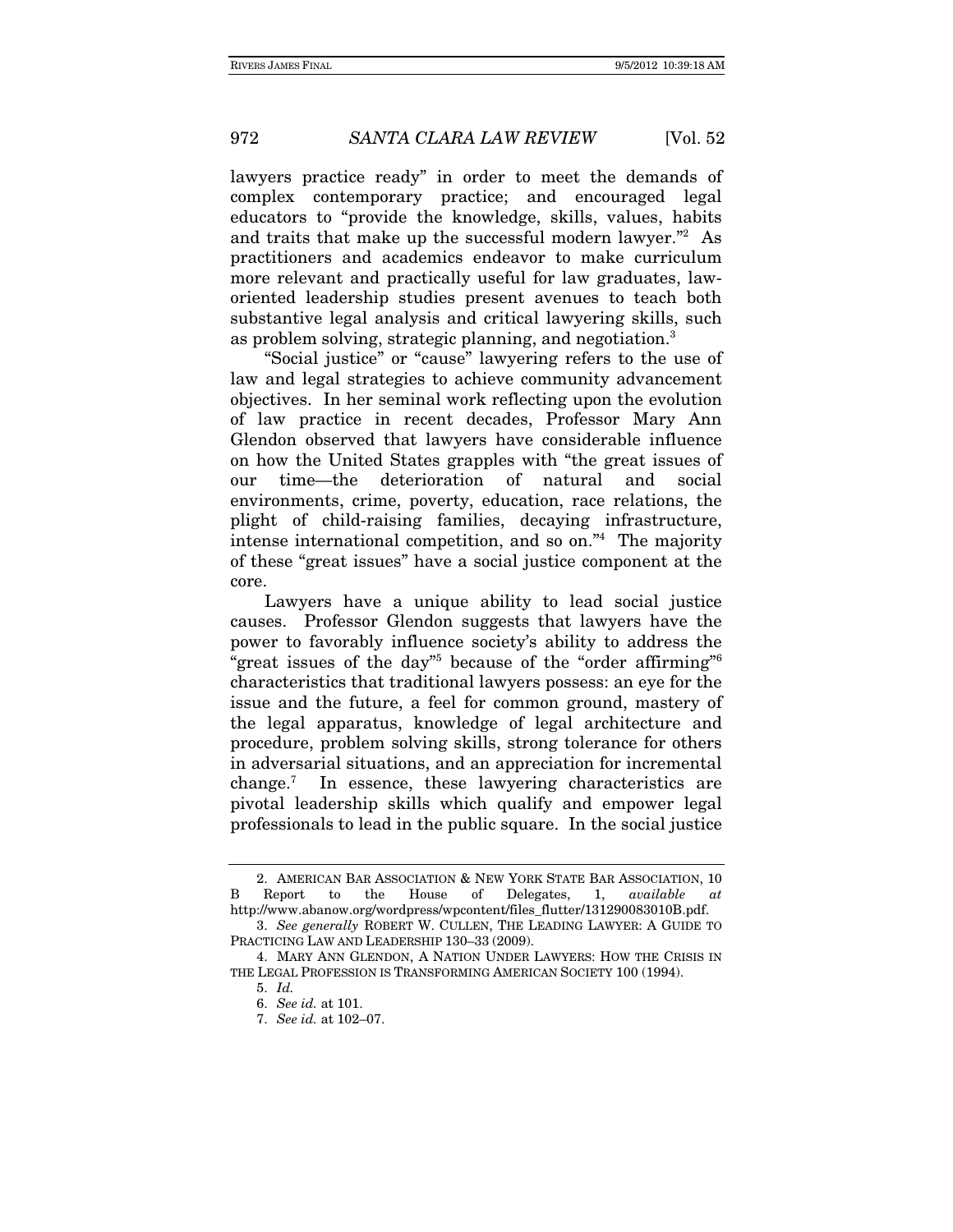context, campaigns to change, create, or refine laws require sound legal analysis and innovative lawyering. In addition, the change-oriented nature of the work requires expert client relations skills, consensus building, and negotiation expertise in order for advocates to bring about social movements that improve the community condition.

 Leading clients and communities toward sociallyoriented objectives requires advocates to use important lawyering skills. Social justice lawyering case studies offer an opportunity for law students to view and understand legal problem solving, and provide students with an introductory overview of administrative law and legislative process.8 This Article considers three social justice case studies that exemplify lawyering and leadership skills. First, Charles Hamilton Houston's ground-breaking strategic litigation strategy to dismantle Jim Crow reveals both the potential and limitations of problem solving through the judicial system. Second, El Congreso's campaign to establish farm worker health and safety standards through the OSHA rulemaking process provides an introduction to the power, process, and politics of the administrative state. Given the limitations of achieving social change within the judicial, legislative, and administrative arms of government, the third case study explores the role of lawyers in achieving social change through extra-legal means by considering the sit-in movement led by the "Greensboro Four"—students from North Carolina State Agricultural & Technical (North Carolina A&T) State University. Through social justice case studies, law students are able to witness the power of lawyering as an important tool that can be employed on behalf of individual clients or communities.

The purpose of using social justice lawyering case studies is to teach leadership and lawyering skills, rather than specifically promoting a social justice agenda. While students planning to pursue careers in public interest can learn career-

<sup>8.</sup> See generally Faith Rivers James, Engaging Law Students in Leadership, 30 ST. LOUIS U. PUB. L. REV. 409, 410 (2011). The experiential component of the course pairs teams of students with nonprofit organizations that have a public law issue. Working in teams, under the guidance of faculty and executive coaches, students have the opportunity to develop, strategize, and coordinate work for a corporate client dedicated to public policy or charitable goals. Id.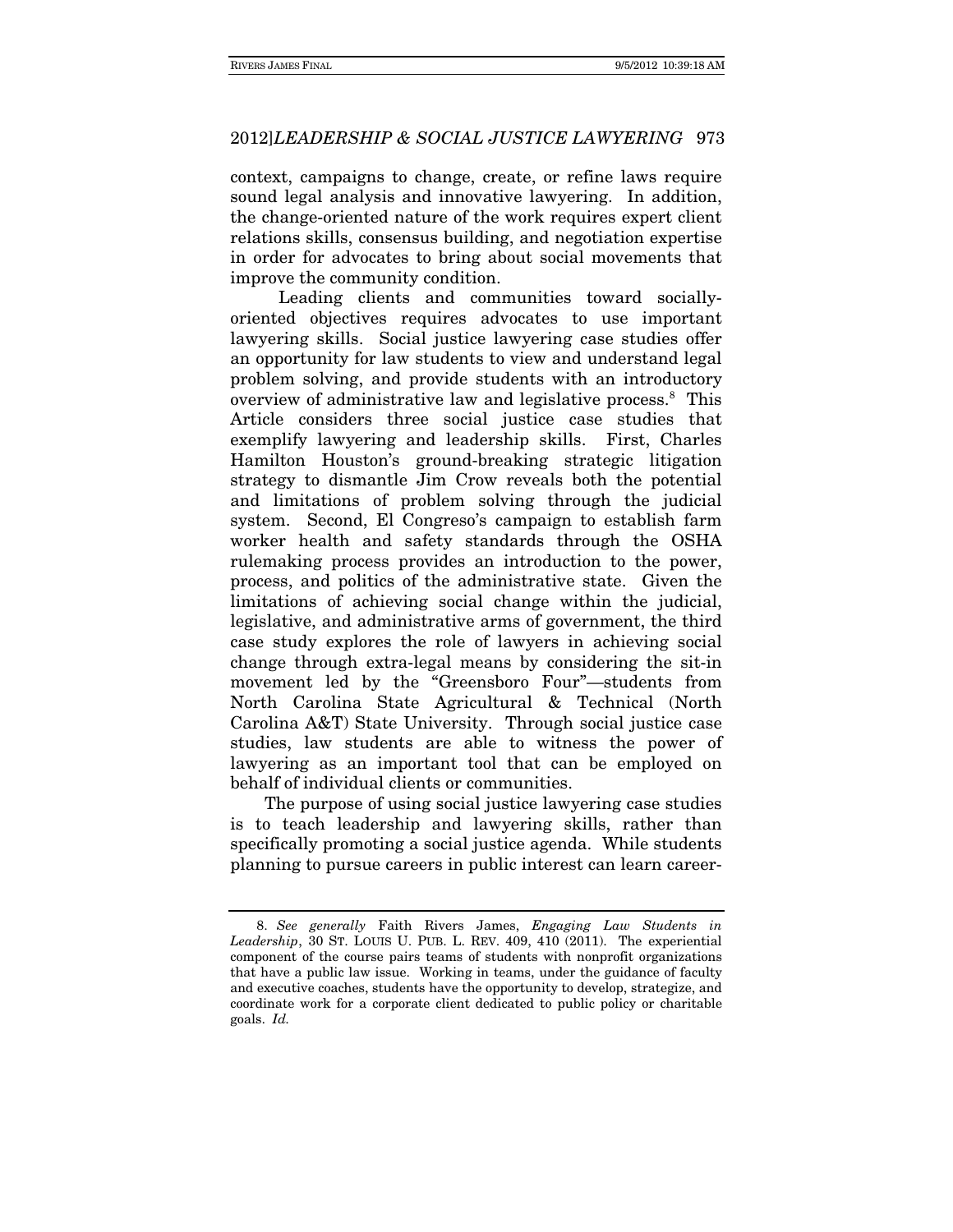impacting lessons from the study of social justice lawyering, students with ambitions in the private or public sector can glean legal analysis skills and practice techniques from these examples. The goal of this area of study is to produce lawyers who can think creatively, work collaboratively, and produce results for their clients.

# I. STRATEGIC LITIGATION: CHARLES HAMILTON HOUSTON'S CAMPAIGN TO DISMANTLE JIM CROW

Charles Hamilton Houston's legal career provides a wealth of leadership lessons. Houston was known for his role as the architect and leading lawyer in the campaign to dismantle Jim Crow, which was ensconced in the "separate but equal" principle established by the U.S. Supreme Court in Plessy v. Ferguson.<sup>9</sup> The keystone of his effort was breaking down the barriers to quality education for African Americans. The son of a lawyer, Houston's path to a career as a leading lawyer began in the halls of Harvard Law School, where he excelled and became the first African American to earn an editor position on the Harvard Law Review.10 After graduating fifth in his class, and pursuing a Doctorate in Juridical Science from Harvard Law, Houston joined his father's Washington D.C. law practice and taught at Howard University Law School.

#### A. Strategic Assessment and Alliances

At Harvard, Houston became a protégé of Felix Frankfurter, who served on the National Association for the Advancement of Colored People's (NAACP) Legal Advisory Committee.11 Frankfurter encouraged Houston's professionalism project documenting the experiences of African American lawyers throughout the country. In this initial assessment phase, Houston documented that a drastic increase in the number of minority lawyers would be required

<sup>9.</sup> See Plessy v. Ferguson, 163 U.S. 537, 551 (1896).

<sup>10.</sup> See RICHARD KLUGER, SIMPLE JUSTICE: THE HISTORY OF BROWN V. BOARD OF EDUCATION AND BLACK AMERICA'S STRUGGLE FOR EQUALITY (1975); GENNA RAE MCNEIL, GROUNDWORK: CHARLES HAMILTON HOUSTON AND THE STRUGGLE FOR CIVIL RIGHTS (1983); CHARLES J. OGLETREE, ALL DELIBERATE SPEED: REFLECTIONS ON THE FIRST HALF-CENTURY OF BROWN V. BOARD OF EDUCATION (W.W. Norton & Co. 2004).

<sup>11.</sup> See KLUGER, supra note 10, at 115.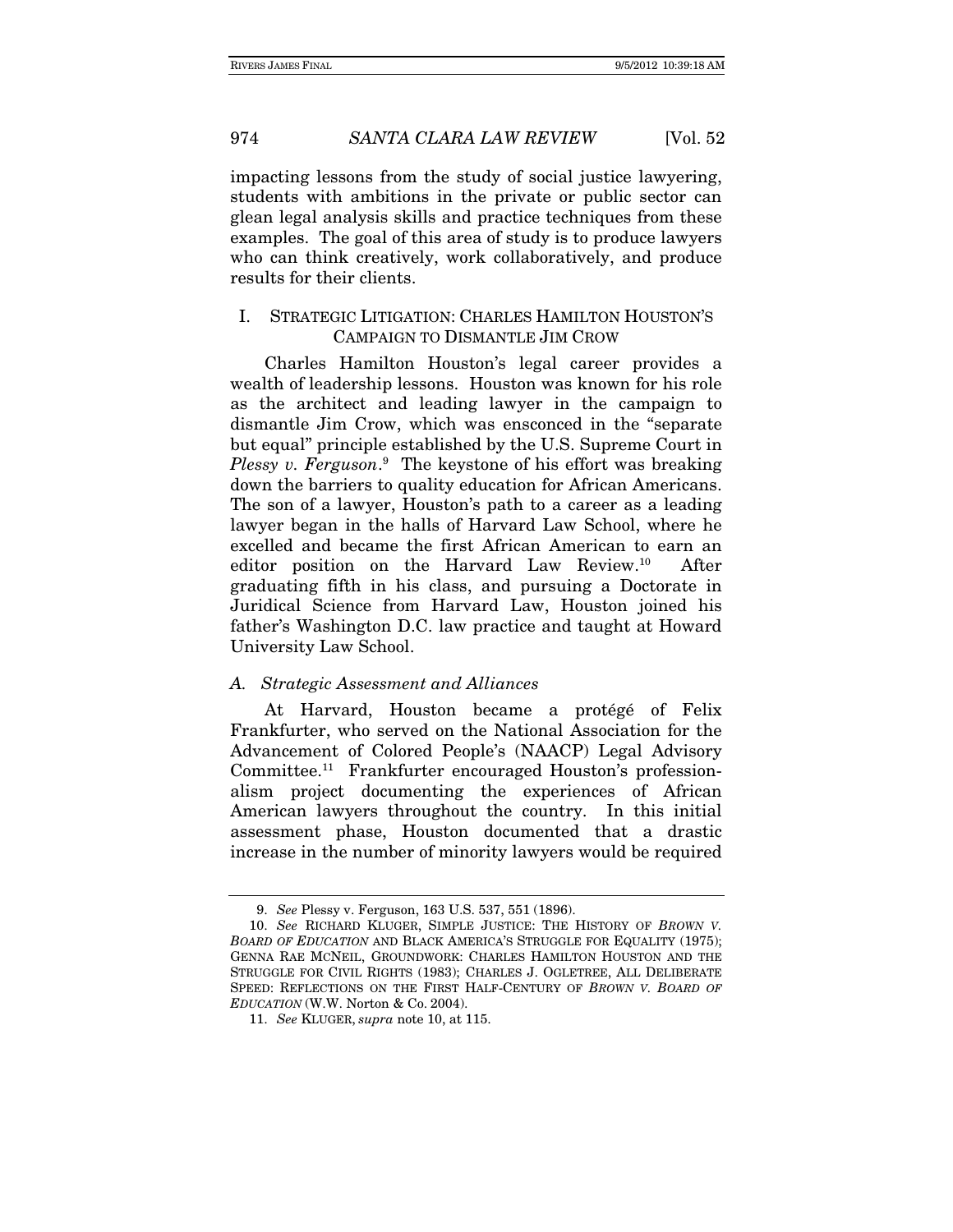to launch a campaign to overturn Jim Crow.12 Houston dedicated his efforts to building that cadre of lawyers at Howard Law School. He articulated a vision of lawyers leading the charge for social justice:

A lawyer's either a social engineer or . . . a parasite on society . . . . A social engineer [is] a highly skilled, perceptive, sensitive lawyer who [understands] the Constitution of the United States and [knows] how to explore its uses in the solving of problems of local communities and in bettering conditions of the underprivileged citizens.<sup>13</sup>

Howard Law School became the nerve center and cradle of social justice lawyering, as Houston engaged colleagues, such as William Hastie, and trained students, like Thurgood Marshall, in the campaign to end segregation in American society.<sup>14</sup>

 In the quest to achieve his vision of social justice, Houston aligned with the NAACP, the premier civil rights advocacy group working for the minority enfranchisement. The NAACP's campaign for African American education was multifaceted, combining advocacy, philanthropic support, and strategic litigation efforts among a mélange of education leaders, lawyers, and community activists.15 Charles Hamilton Houston's strategic lawyering was the key to unlocking the door to African American education.

A foundational resource in the effort to provide educational opportunities for African Americans was the Rosenwald Initiative, funded by Sears & Roebuck tycoon Julius Rosenwald.16 At the behest of Booker T. Washington, Rosenwald provided matching grants to construct schoolhouses, teachers' homes, and shop buildings. Over the initiative's twenty year course from 1912–1932, African American communities provided \$4,478,653<sup>17</sup> to match

 <sup>12.</sup> OGLETREE, supra note 10, at 114.

<sup>13.</sup> See MCNEIL, supra note 10, at 84 (quoting Charles Hamilton Houston).

<sup>14.</sup> See sources cited supra note 10.

<sup>15.</sup> See generally KLUGER, supra note 10.

<sup>16.</sup> See MARY S. HOFFSCHWELLE, THE ROSENWALD SCHOOLS OF THE AMERICAN SOUTH 1 (2006); see also, The Rosenwald Rural School Building Program, PRESERVATIONNATION.ORG, http://www.preservationnation.org/travel-and-sites/sites/southern-

region/rosenwald-schools/history/ (last visited Nov. 17, 2011).

 <sup>17.</sup> J. Scott McCormick, The Julius Rosenwald Fund, 3 J. NEGRO EDUC. 605,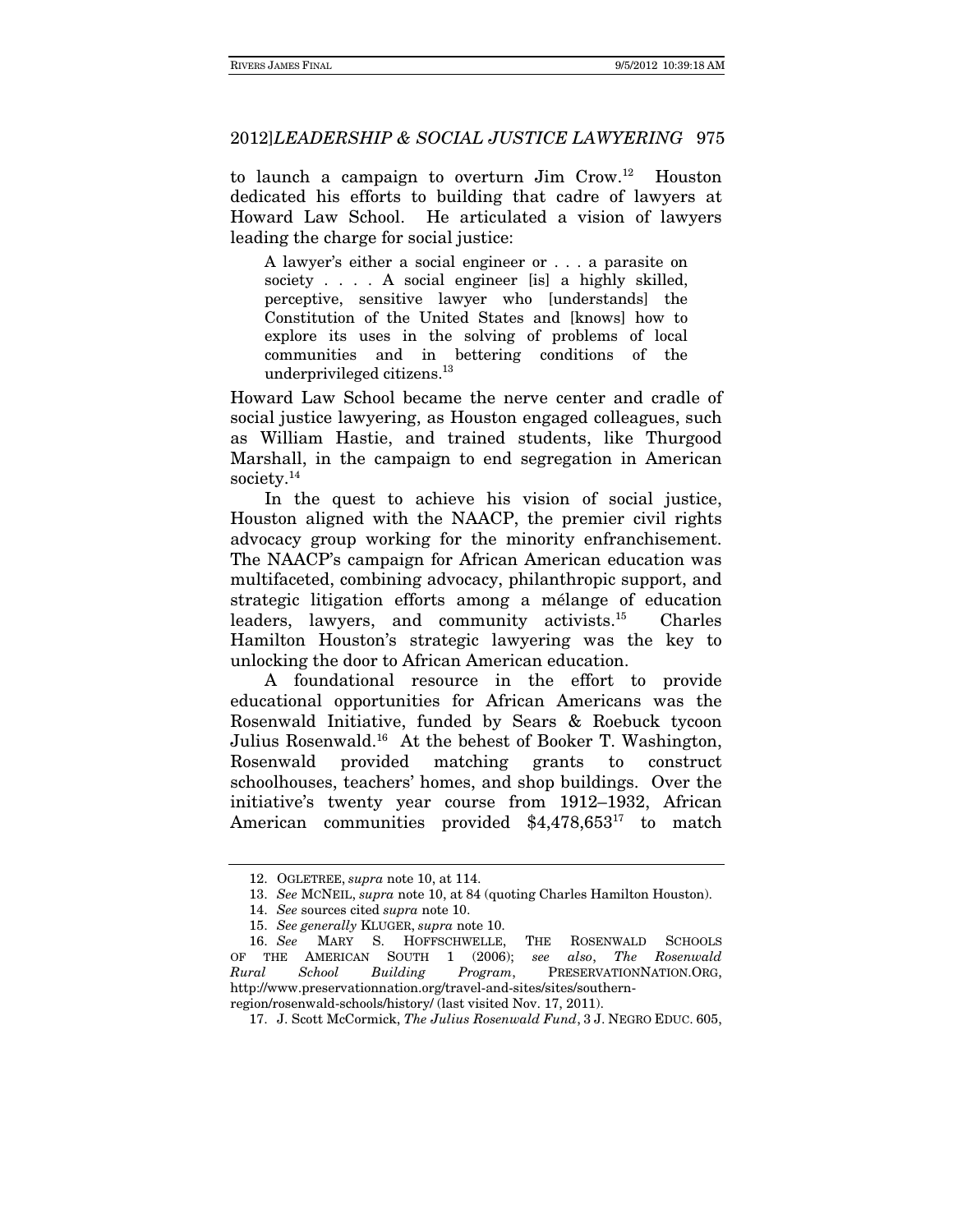Rosenwald's \$4,361,119, as well as supplies and labor to construct African American schools. Over 5000 schools<sup>18</sup> were built in 883 counties<sup>19</sup> in 15 southern states.<sup>20</sup> "Although the Rosenwald program did not challenge school segregation head-on, it did challenge the racial ideology behind segregation."21 With philanthropic help from Rosenwald, the provision of school structures facilitated states meeting the requirements to provide basic African American education. But these segregated, one-to-four room schoolhouses were a poor comparison to the state supported schools, complete with transportation services and new supplies, provided for white students.<sup>22</sup>

Faced with scarce resources and multitudinous challenges, the NAACP strategically built on the Rosenwald facility resources, and began combining philanthropic support with advocacy and litigation in the campaign to create quality educational opportunities for African Americans.<sup>23</sup> Beginning in the 1920's, the NAACP launched an effort to require school districts to place African American teachers in segregated schools. This effort was successful; $24$  however, once African American teachers were hired into these districts, they were relegated to race-based salary scales.

With a grant from the American Fund for Public Service, founded by Charles Garland, the NAACP hired Nathan Margold, another protégé of Felix Frankfurter and former United States attorney, as an NAACP consultant.25 Margold

22. See Erik Eckholm, Black Schools Restored as Landmarks, N.Y. TIMES, Jan. 15, 2010, at A16.

23. See generally KLUGER, supra note 10.

25. See OGLETREE, supra note 10, at 111–23; MARK TUSHNET, THE NAACP'S LEGAL STRATEGY AGAINST SEGREGATED EDUCATION 1925–1950 (1987); Robert

<sup>620 (1934).</sup> 

 <sup>18.</sup> HOFFSCHWELLE, supra note 16 at 1.

<sup>19.</sup> The Rosenwald Rural School Building Program, PRESERVATION NATION.ORG, http://www.preservationnation.org/travel-and-sites/sites/southernregion/rosenwald-schools/history/ (last visited Nov. 17, 2011).

 <sup>20.</sup> H.A. BULLOCK, A HISTORY OF NEGRO EDUCATION IN THE SOUTH: FROM 1619 TO THE PRESENT 139 (1967).

<sup>21.</sup> Rosenwald Schools, Students, and Communities,<br>PRESERVATIONNATION.ORG, http://www.preservationnation.org/travel-andhttp://www.preservationnation.org/travel-andsites/sites/southern-region/rosenwald-schools/history/rosenwald-schoolsstudents.html (last visited Nov. 17, 2011).

<sup>24.</sup> See Adam Fairclough, The Costs of Brown: Black Teachers and School Integration, 91 J. AM. HIST. 43, 49 (2004) ("By 1920 both New Orleans and Charleston had bowed to black demands to employ black teachers.")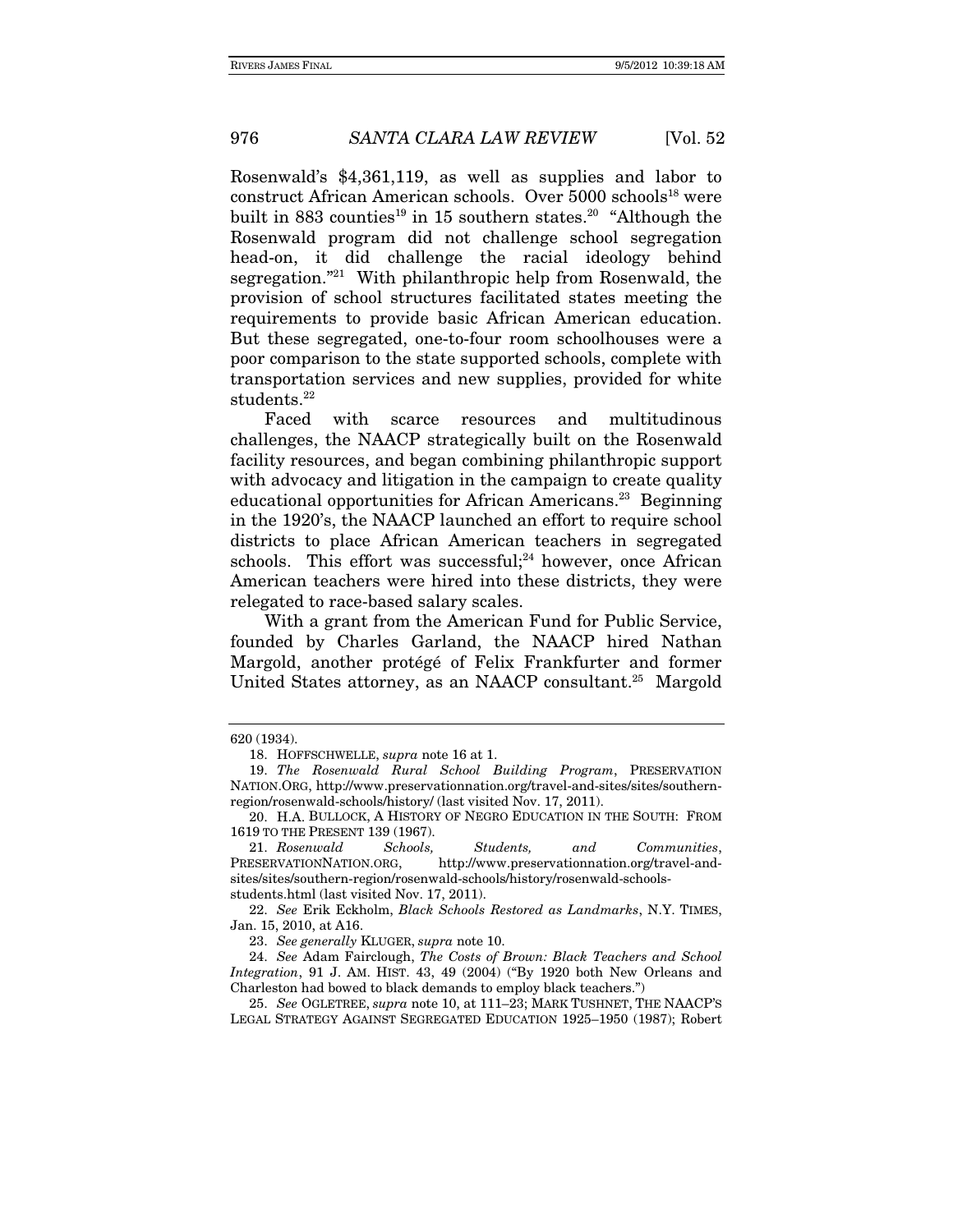issued a 218-page text that raised technical legal questions and laid out a multipronged plan to end discrimination in education and housing.26 In 1934, the NAACP invited Houston to join the organization's legal committee, and he became Special Counsel to the organization the following year. "Houston refined Margold's recommendations, developed a strategy, and implemented a battle plan."27 He suggested that the NAACP focus on discrimination in education as the initial seed in the campaign to end Jim Crow and the principle of segregation established in Plessy v. Ferguson. Upon joining the NAACP, Houston launched the effort with another assessment phase. Traveling the South over the first quarter of his appointment as Special Counsel, Houston documented the poor condition of segregated schools and other public facilities designated for African Americans.<sup>28</sup>

#### B. Leading Change Through the Judicial System

Rather than jump directly to desegregation of public elementary and secondary schools, Houston built the path to desegregation one case at a time.29 One prong of the attack was to demand teacher pay equalization. In School Board of City of Norfolk v. Alston, <sup>30</sup> the Court held that the school board's action in fixing African American teacher salary schedules at a lower rate than the schedule for White teachers violated the Due Process and Equal Protection clauses of the Fourteenth Amendment. African American teachers were paid  $30-43\%$  less than White teachers.<sup>31</sup> With

Carter, Book Review: The NAACP's Legal Strategy Against Segregated Education, 86 MICH. L. REV. 1083, 1084 (1988); MICHAEL MELTSNER, THE MAKING OF A CIVIL RIGHTS LAWYER 33 (2006).

<sup>26.</sup> See OGLETREE, supra note 10, at 113.

<sup>27.</sup> NAACP Legal History, NAACP.ORG, http://www.naacp.org/pages/naacplegal-history (last visited Nov. 12, 2011).

<sup>28.</sup> See sources cited supra note 9.

<sup>29.</sup> See sources cited supra notes 9–10; DERRICK BELL, RACE, RACISM, AND AMERICAN LAW (6th ed. 2008). The Road to Brown video provides an engaging context for an examination of Charles Hamilton Houston's litigation strategy. THE ROAD TO BROWN (Univ. of Va. 1990), transcript *available* at http://www.newsreel.org/transcripts/roadtob.htm.

 <sup>30.</sup> Alston v. Sch. Bd. of Norfolk, 112 F.2d 992, cert. denied sub nom. Sch. Bd. of Norfolk v. Alston, 311 U.S. 693 (1940).

<sup>31.</sup> Id. at 995. See also William A. Elwood, An Interview with Modjeska Simkins, 14 CALLALOO 190, 198 (1991) (Simkins recounts, "I was out up at the bank standing in line to get my check cashed, and there was a white teacher about three in front of me talking.  $\dots$  I saw that this woman teaching – when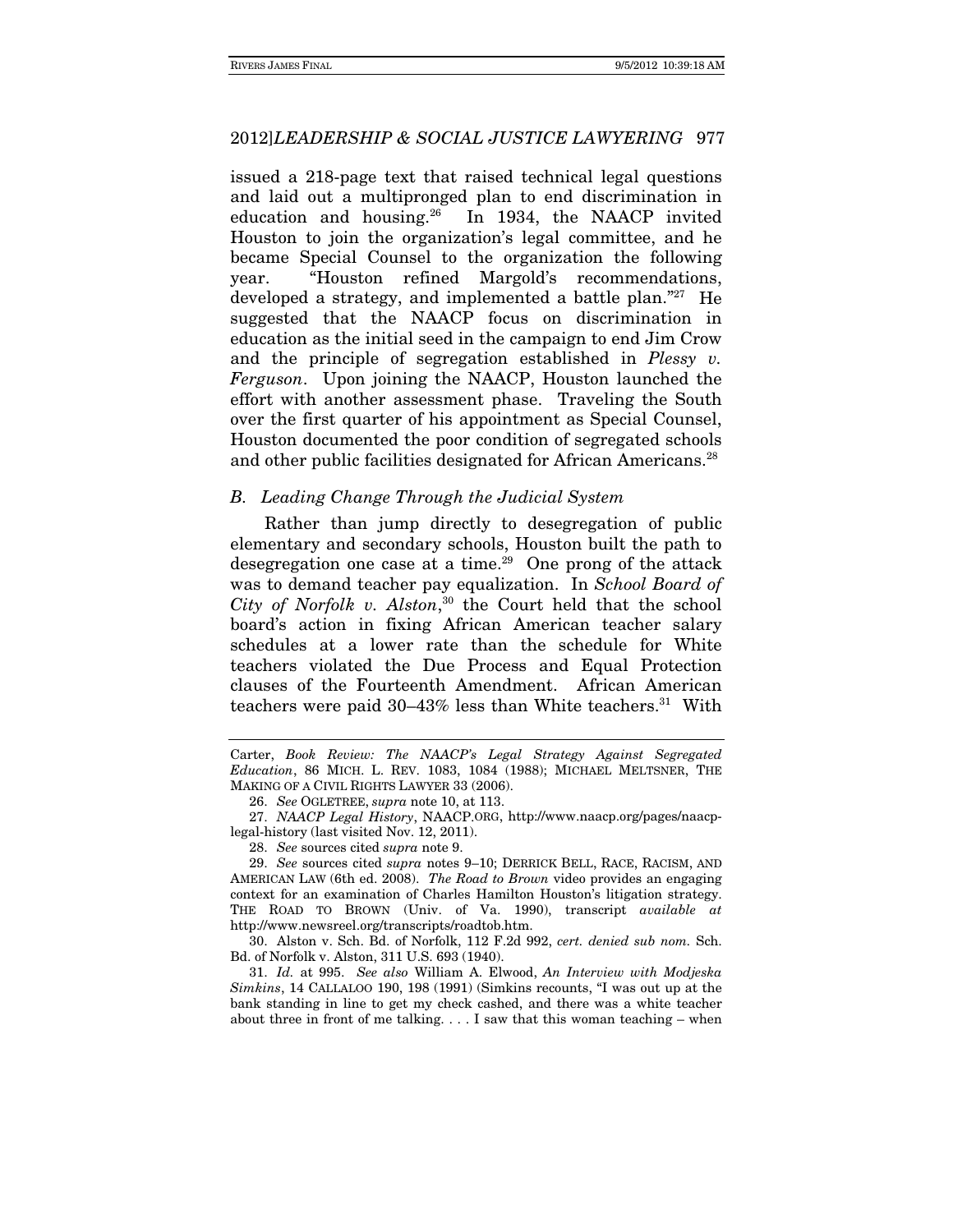this precedent in hand, the NAACP forced many school boards to toss out blatant race-based salary scales.<sup>32</sup> Although the effort was seeded in the labor movement, teacher pay was a factor in the NAACP's primary concern inequality in education.

According to Judge Robert Carter, a former NAACP attorney, this area of litigation was not itself an attack on segregation in education, nor an effort to integrate teaching staff. 33 In his view, the objective was simply "to upgrade the pay scale of black teachers to that of white teachers."34 But beyond the substantive results related to the employment law aspects of the case, this legal strategy did create a constituency of teachers who looked to the organization with the appreciation and enthusiasm most workers would reserve for a union that fights for their dignity in employment matters.<sup>35</sup> In so doing, the NAACP built a loyal, professional constituency that became a critical factor in grassroots and litigation advocacy efforts to come.<sup>36</sup>

In another prong of the attack, Houston targeted graduate and professional education.<sup>37</sup> The strategy was to

the man counted out the money to her she was getting exactly twice as much as I was getting, and both of us were teaching sixth grade!").

<sup>32.</sup> Cf. OGLETREE, supra note 10, at 120. Scott Baker notes, however, that school districts maneuvered around equalization by implementing test procedures which had the overall effect (if not intent) of increasing white teacher salaries. Scott Baker, Testing Equality: The National Teacher Examination and the NAACP's Legal Campaign to Equalize Teachers' Salaries in the South, 1936–63, 35 HIST. OF EDUC. Q. 1, 49–50 (1995).

<sup>33.</sup> See Carter, supra note 25, at 1086.

<sup>34.</sup> See id. Carter notes "[t]he only justification I can discern for lumping the school segregation and teacher-pay litigation together is that the teachers' salary cases advance the [Tushnet] book's thesis that the NAACP's legal strategy was subject to mutation as demanded by organization requests." See id.

<sup>35.</sup> See Fairclough, supra note 24, at 50 (noting "the campaign to equalize the salaries of black and white teachers drew the various black teachers' associations into formal alliances with the NAACP.").

<sup>36.</sup> See Tushnet, supra note 25, at 37; cf. THE ROAD TO BROWN, supra note 29 (recounting that Houston took on teacher pay equalization cases because "Houston knew their support would be key in mobilizing black communities in the South for the larger fight against Jim Crow."); cf. Robert L. Carter, supra note 25, at 1084–85 (1988) (reviewing MARK V. TUSHNET, THE NAACP'S LEGAL STRATEGY AGAINST SEGREGATED EDUCATION 1925–1950 (1987) (Carter challenges Tushnet's observations about NAACP strategy, and notes that the pay equity litigation program was independent of the school desegregation program.)).

<sup>37.</sup> See Tushnet, supra note 25, at 34–36.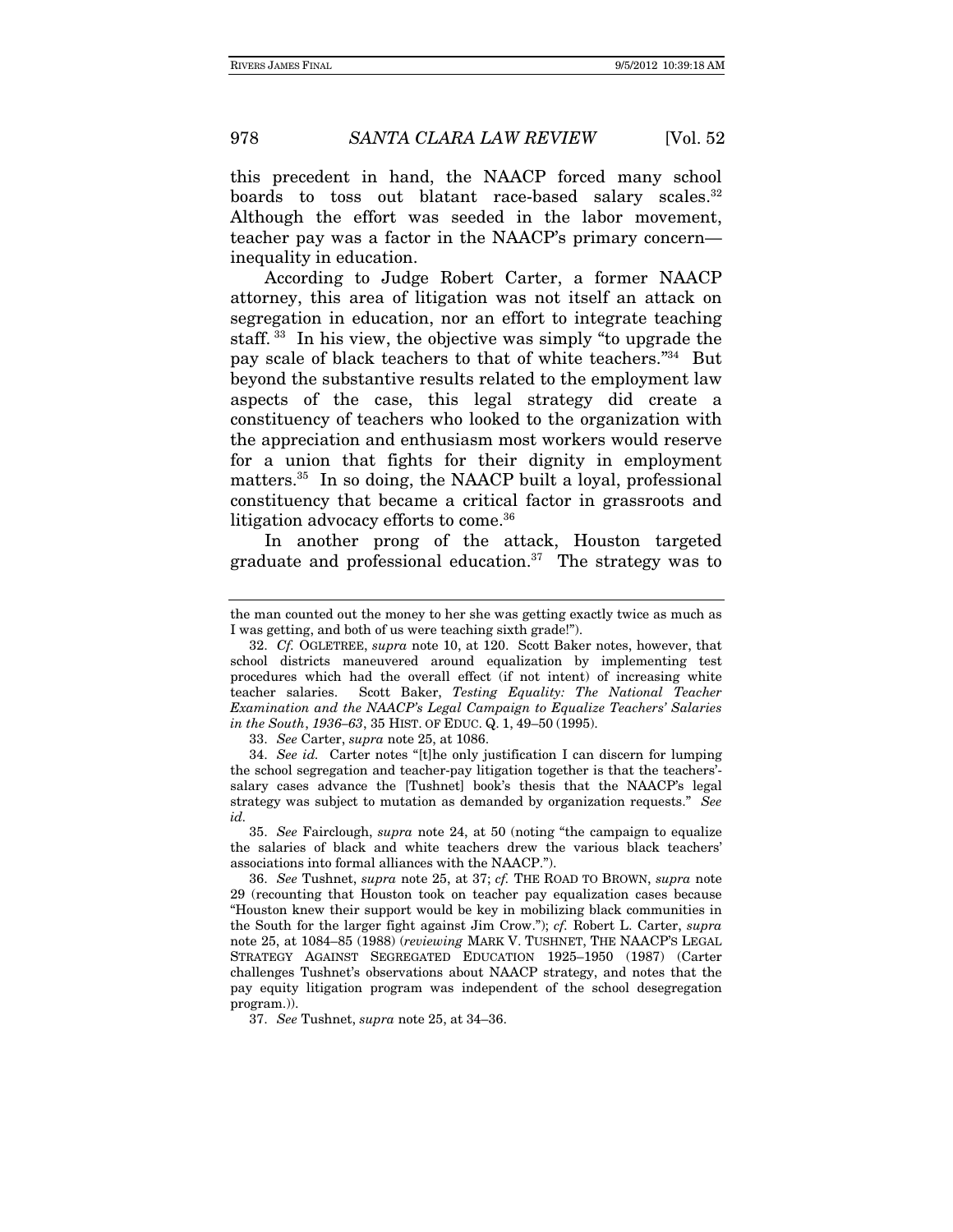explode segregation from within.<sup>38</sup> The common practice in Southern states was to either fail to provide any graduate education facilities, or provide stipends for African American students to attend professional schools outside of the state.<sup>39</sup> Having documented the inferiority of resources in segregated educational facilities, Houston would charge Southern states with failing to provide equal, separate facilities.<sup>40</sup> Forcing states to provide equal facilities within their borders would make separate-but-equal economically untenable. Houston expected that building separate schools would become so expensive that Southern states would have to choose integration as a more cost-effective option.<sup>41</sup>

Houston began the graduate school desegregation effort with Pearson v. Murray,<sup>42</sup> where Houston's protégé, Thurgood Marshall argued against his native state's law school, which would not consider him for admission. In the Court of Appeals, Marshall defeated the University of Maryland and stopped the state from continuing their system of providing a \$200 subsidy for African Americans to attend law school out of state.43 Two years later, the Supreme Court applied the Murray reasoning to strike down Missouri's stipend program for African Americans in State of Missouri ex rel. Gaines v. Canada.<sup>44</sup> After Gaines, states either had to integrate their existing graduate schools, or build separate schools within their borders.45 Houston and the NAACP took on the separate school system in the case of Sweatt v. Painter.<sup>46</sup> Texas had taken the route of establishing a separate, "makeshift" black law school—but it was woefully understaffed and under-resourced.47 The Supreme Court made it clear that the University of Texas was a much more attractive school, and struck down the bifurcated system. In McLaurin v. Oklahoma State Regents, the NAACP challenged the so-called desegregation system, where the University of

<sup>38.</sup> Id. at 105.

<sup>39.</sup> Cf. CONSTANCE BAKER MOTLEY, EQUAL JUSTICE UNDER LAW 62 (1998)

<sup>40.</sup> See generally id. at 61–65.

<sup>41.</sup> See OGLETREE, supra note 10, at 119.

 <sup>42.</sup> Pearson v. Murray, 182 A. 590 (1936).

<sup>43.</sup> See MOTLEY, supra note 39, at 62.

 <sup>44.</sup> State of Missouri et rel. Gaines v. Canada, 305 U.S. 337 (1938).

<sup>45.</sup> See Tushnet, supra note 25, at 105.

<sup>46.</sup> See Sweatt v. Painter, 339 U.S. 629 (1950).

<sup>47.</sup> See Tushnet, supra note 25, at 126.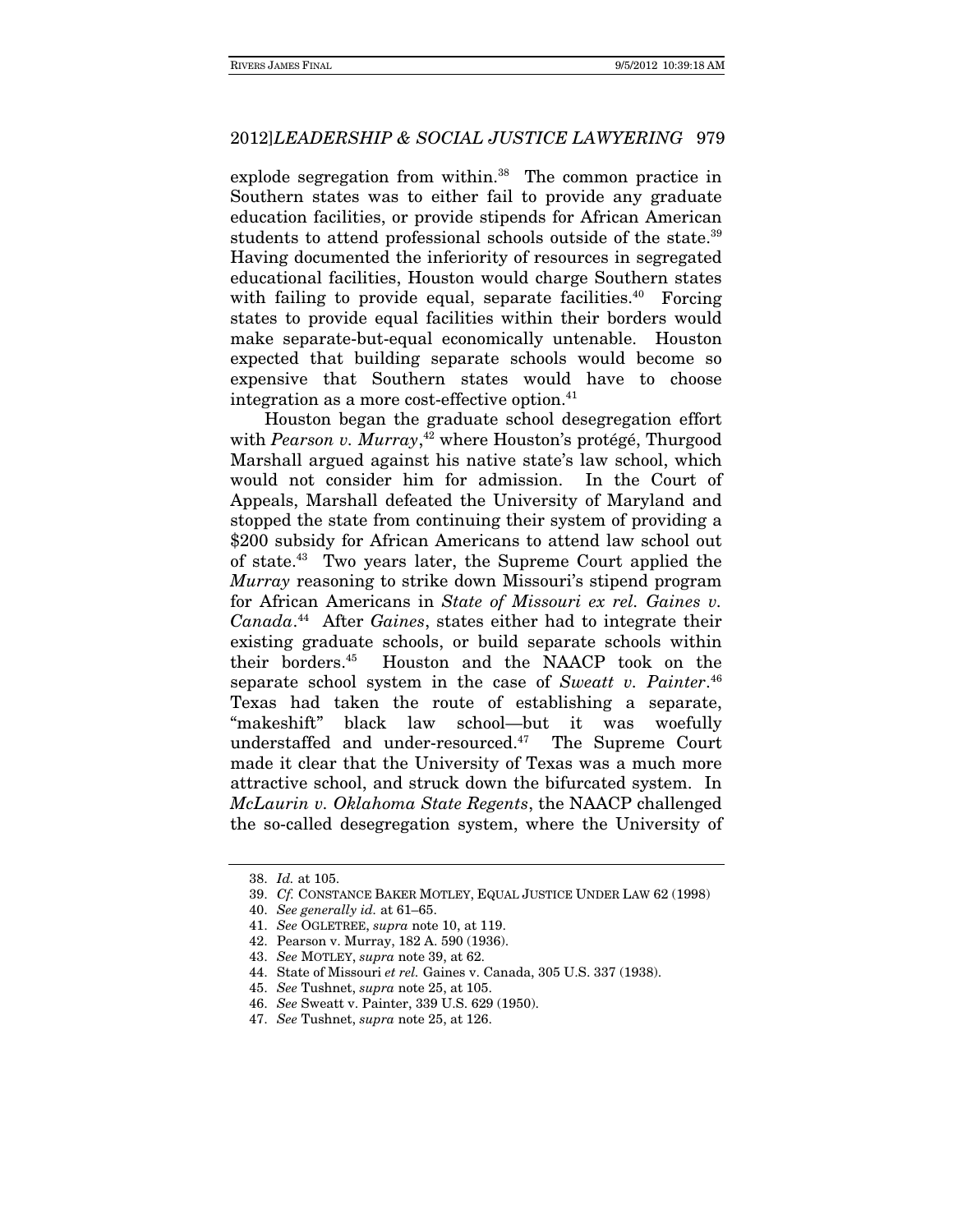Oklahoma roped off McLaurin from his peers in the classroom, library and cafeteria.48 The Supreme Court held that this mandated isolation violated the Equal Protection Clause because getting an education required interaction with one's peers.<sup>49</sup> Setting the path to Brown, the Supreme Court began to consider not only books and teachers, but the intangibles that are necessary for an educational institution.<sup>50</sup>

Once Houston's line of cases broke down the doctrine supporting segregation of graduate educational institutions, pursuant to the strategic plan, the NAACP then focused on elementary and secondary education.<sup>51</sup> Twenty years after Houston joined the NAACP to plan and lead the effort, the Supreme Court finally broke down legal support for segregation in education in Brown v. Board of Education.<sup>52</sup> Houston represented families in the Washington D.C. case, Bolling v. Sharpe,<sup>53</sup> which became one of the five cases rolled into Brown. This case marked two major developments. First, the Court acknowledged the stigmatization of racism, and second, for the first time, the Court defined segregation as a type of discrimination.54 The Court declared that separate was not equal, and in *Brown*  $II$ <sup>55</sup> required school desegregation to proceed, albeit "with all deliberate speed."56 While Houston did not live to see the final culmination of the case, Brown v. Board of Education was borne of the litigation strategy that Houston led.<sup>57</sup>

#### C. Leadership Lessons

The legacy of Houston's use of strategic litigation is exceptionally noted in legal and political history.<sup>58</sup> The ability to consider a challenge, assess the situation and

 <sup>48.</sup> McLaurin v. Okla. State Regents for Higher Educ., 339 U.S. 637 (1950).

<sup>49.</sup> See id. at 641.

<sup>50.</sup> See Tushnet, supra note 25, at 131; McLaurin, 229 U.S. 637, 641.

<sup>51.</sup> See Motley, supra note 39 at 65.

 <sup>52.</sup> Brown v. Bd. of Educ. of Topeka, 347 U.S. 483 (1954).

 <sup>53.</sup> Bolling v. Sharpe, 347 U.S. 497 (1954).

<sup>54.</sup> See Motley, supra note 39 at 105–06.

 <sup>55.</sup> Brown v. Bd. of Educ. of Topeka, Kan., 349 U.S. 294 (1955).

<sup>56.</sup> Id. at 297.

<sup>57.</sup> See THE ROAD TO BROWN, supra note 22.

<sup>58.</sup> See generally TUSHNET, supra note 25; OGLETREE, supra note 10; MOTLEY, supra note 39.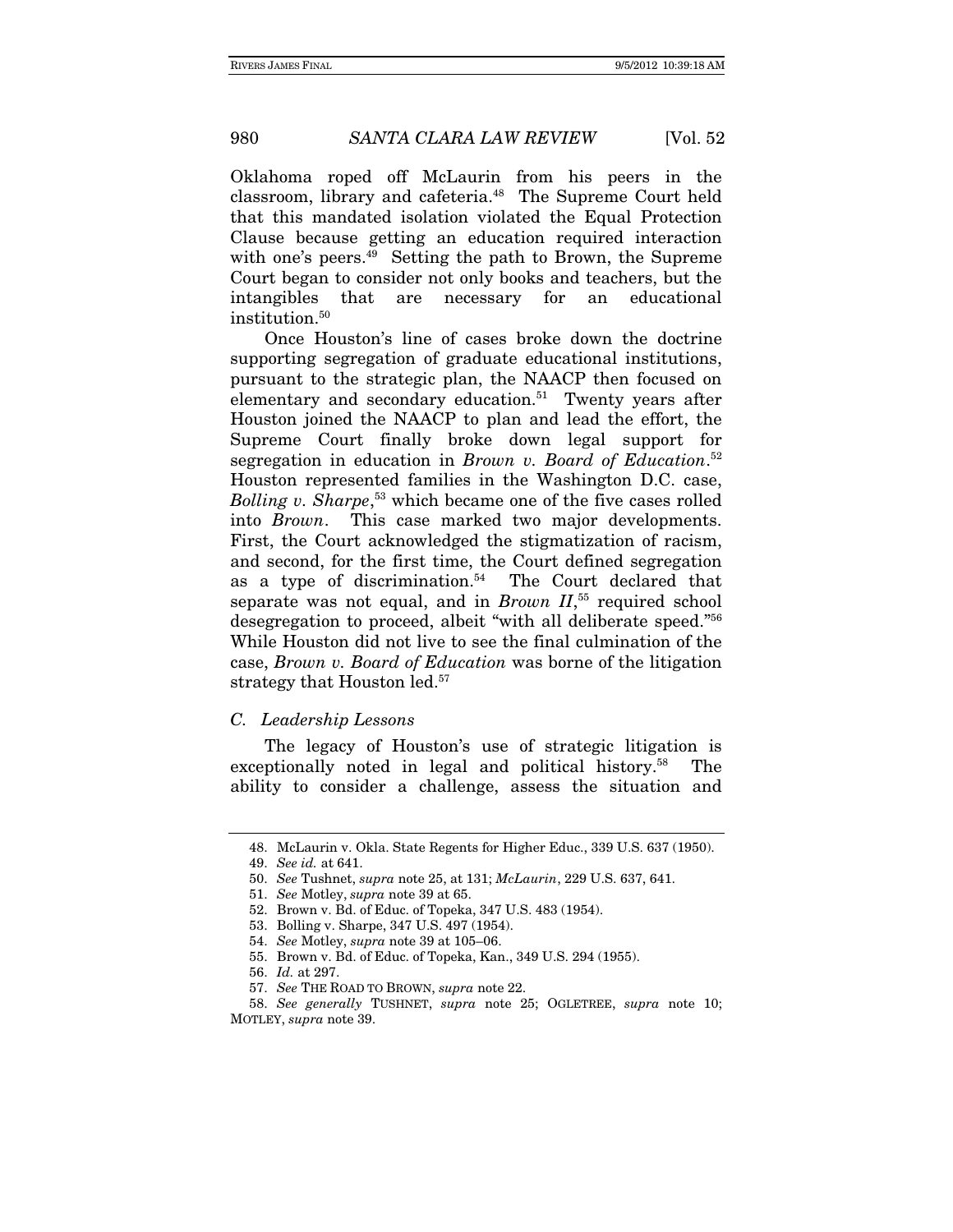context, build supporting human and capital resources, and develop a part-by-part strategy to address the issue is the heart of problem-solving, a critical lawyering skill. From studying Houston's quest for social justice, law students perceive the analytical, strategic assessment and planning, collaborative teamwork, and coalition building skills that are required for lawyers to persuade decision-makers to achieve a particular outcome for their clients. Professor Charles Ogletree notes of Houston's overarching strategy:

Upon taking over the helm of the NAACP's litigation effort, Houston began working on a three-prong strategy: first, to solidify a nationwide network of African-American lawyers to file "test case" litigation against segregation practices; second, to build precedential support for a direct constitutional attack against segregation through this carefully targeted litigation; and third, to organize local black communities in broad, unified support of legal, political, and social action against ongoing discriminatory practices.59

Houston's ultimate goal extended beyond public education; rather, he sought "to mobilize the black community against segregation"60 and to dismantle Jim Crow in toto. Each step in the strategy to solve the problem of segregation required Houston to combine his legal genius with strategic planning team—building, and political leadership skills.

Reviewing Houston's work in context also provides students with a perspective on self-leadership.<sup>61</sup> Houston's passion of achieving a desegregated America was the driving force of his professional life.<sup>62</sup> Historians and colleagues have commented that Houston's intense drive was sometimes seen as oblique perfectionism, and that in today's vernacular, Houston might be viewed as a "workaholic." Dr. Edward Mazique recalled, "[h]e was a workhorse. He dedicated his whole life to law, to justice, to legal matters, and to people. I can't recall a single social event, I can't recall one in which Charlie went to. I can't recall one, not one."63 Houston suffered ailing health, and against doctors' advice, Houston

 <sup>59.</sup> OGLETREE, supra note 10, at 116–17.

<sup>60.</sup> Id. at 119.

<sup>61.</sup> See James, supra note 8, at 417–20.

<sup>62.</sup> See THE ROAD TO BROWN, supra note 22.

<sup>63.</sup> Id.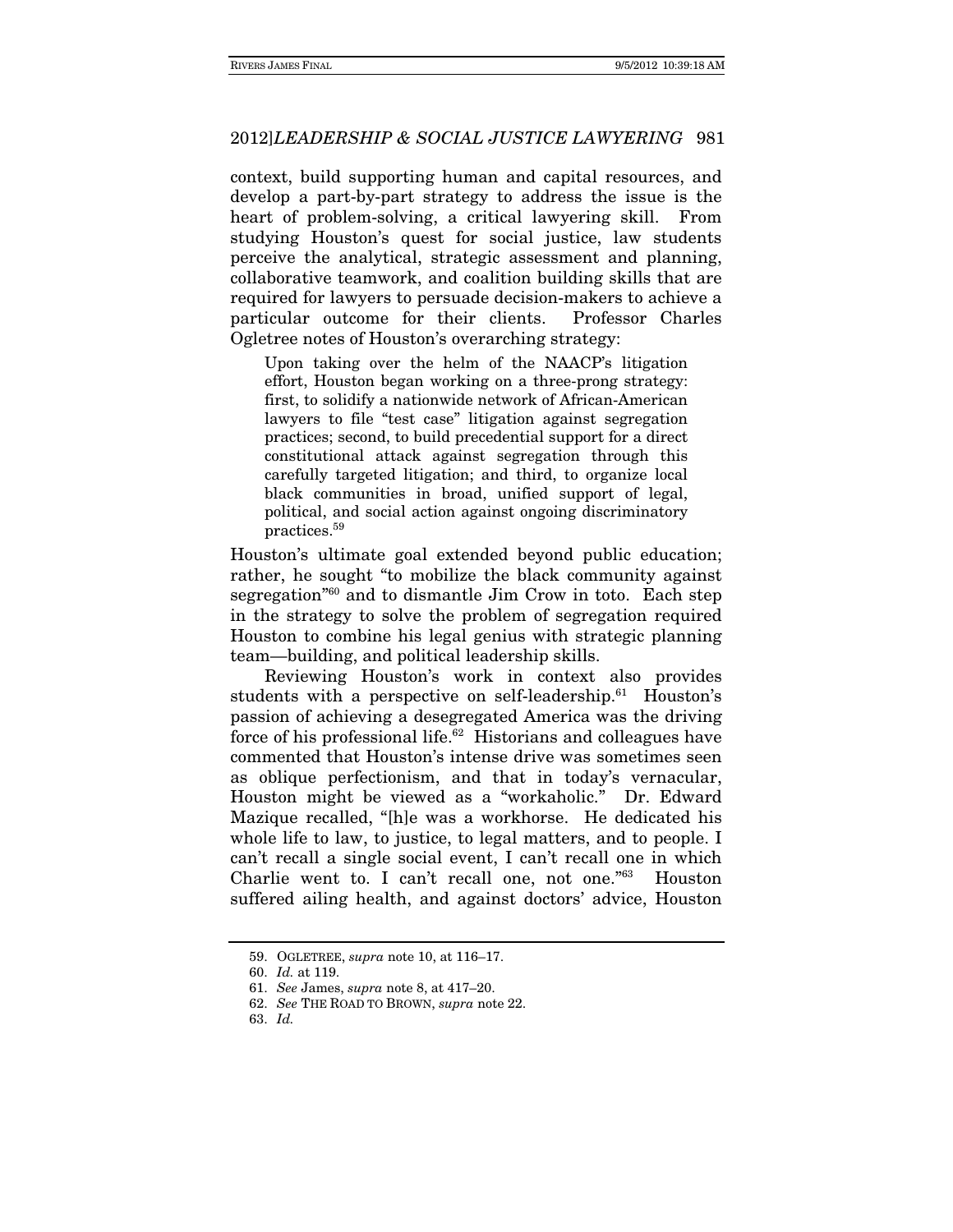returned to work and suffered a fatal heart attack. Given Houston's credo, "I would rather die on my feet than live on my knees," however, one could imagine that Houston might say that the ultimate legal victory for the country was worth the personal sacrifice.<sup>64</sup>

Juxtaposed against one of the most remarkable strategic litigation achievements in American legal history, Houston's self-knowledge and self-management provides an example of the kinds of life patterns and decisions young lawyers may face in their professional careers. A strong internal compass and personal experiences drove Houston's passion for social justice; that same passion may have impacted the work habits that his health could not sustain. This case study of Houston's strategic lawyering shows law students how to problem-solve around seemingly insurmountable law and societal structures. Soberingly, Houston's story helps young lawyers to "count up the costs" of the path and passions they pursue in their legal careers.

#### II. LEADERSHIP IN THE ADMINISTRATIVE STATE

#### A. Public Law and Leadership

President Andrew Jackson is rumored to have said of the Supreme Court's controversial and unpopular decision in Worcester v. Georgia,<sup>65</sup> "John Marshall has made his decision; now, let him enforce it!"66 The phrase explores the division of power between courts making decisions and other branches of government which implementing court rulings.67 Once legal precepts are adopted, it is the administrative arm of government that implements policy. Leading lawyers must be cognizant of the public law and policy arenas. Understanding the structure of the administrative state helps leading lawyers problem-solve on broad, societal issues and particular client interests.

James Landis, one of the forefathers of this body of law, observed that "[t]he administrative process is, in essence, our

<sup>64.</sup> Id.

 <sup>65.</sup> Worcester v. State of Ga., 31 U.S. 515 (1832).

 <sup>66.</sup> CHARLES WARREN, THE SUPREME COURT IN UNITED STATES HISTORY, Vol. 2: 1821–1855, at 219 (1922).

<sup>67.</sup> See Stephen Breyer, Making Our Democracy Work: The Yale Lectures, 20 YALE L.J. 1999, 2005 (2011).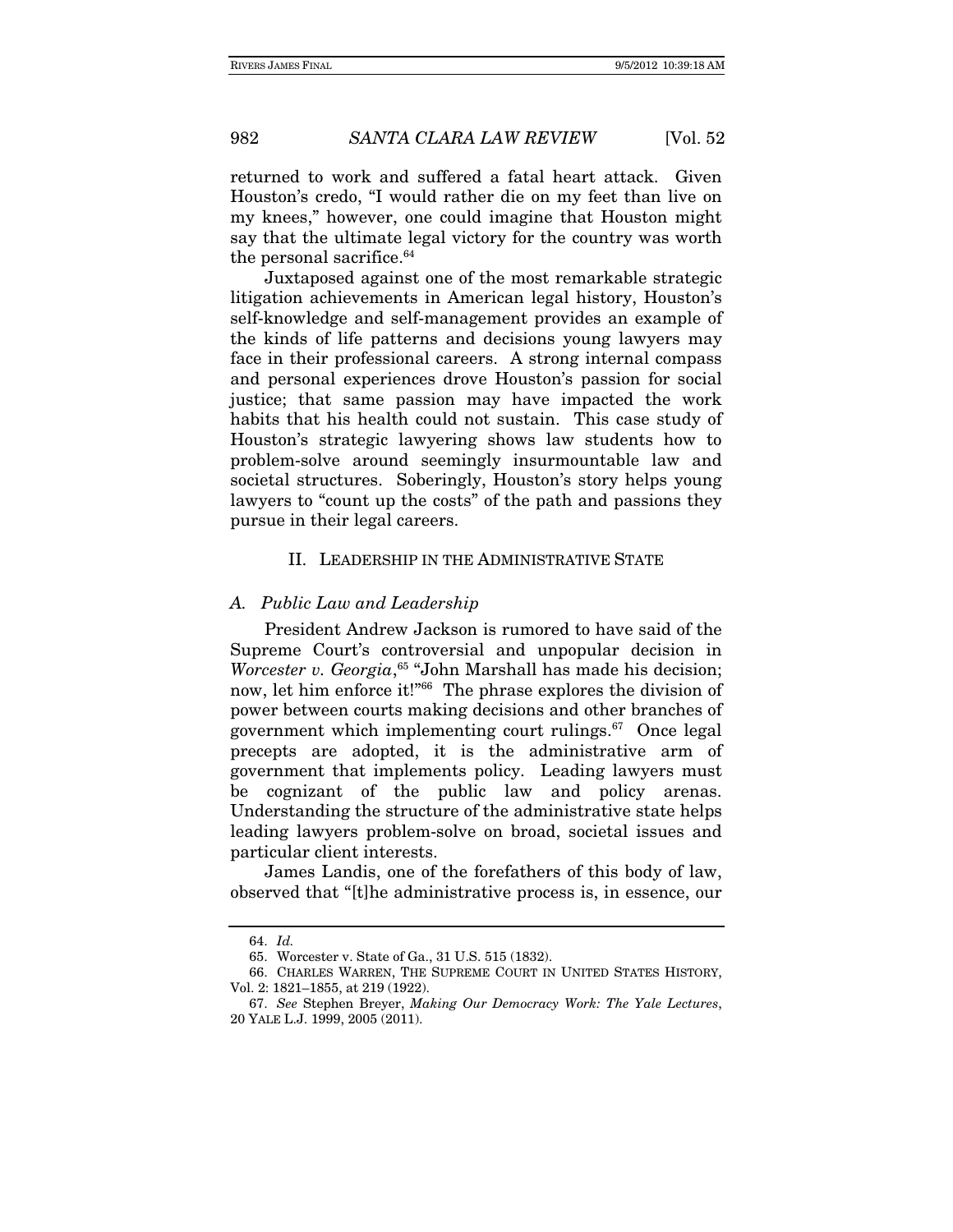generation's answer to the inadequacy of the judicial and the legislative processes."68Social justice or cause lawyering often requires advocates to resort to public law mediums to achieve political and administrative goals. In fact, administrative law can be a tool to achieve social change, particularly where problems are widespread or seemingly intractable. Empowered with these tools, a lawyer can utilize knowledge of the system to unravel, build, or restructure the regulatory implementation process.

A case study of El Congreso's campaign to establish health and safety standards for farmworkers provides an example of the power of administrative law and processes to redress societal problems; while the twenty-year history of the effort gives a sobering view of the limitations of this area of law where policy and politics are inevitably mixed. $69$  El Congreso's twenty-year battle through the administrative and political process provides an example of how lawyers can utilize public law to achieve results that may not be achievable through traditional case-by-case litigation.

An outgrowth of the civil rights movement of the 1960's, the campaign to improve the plight of migrant workers took on national importance. A vestige of the plantation and share-cropping labor systems, the migrant worker system enabled farmers to move crops from field to table; but migrant workers were subjected to degrading work and substandard health and living conditions. An important CBS documentary, Harvest of Shame, called the nation's attention to the deplorable conditions in migrant camps and fields. One worker described the degradation, and urged fellow migrants to use the power of collective bargaining to rectify the conditions:

We live anywhere, in a tent, under a shade tree, under a river bridge. We drink water out of a creek or anywhere we can get it. Five or six families drink out of one cup, tin can, or anything else. We're to blame, we tolerate that stuff. If we stick together and say we won't do it, won't

 <sup>68.</sup> JAMES M. LANDIS, THE ADMINISTRATIVE PROCESS 46 (1938).

<sup>69.</sup> See generally PETER STRAUSS ET AL., GELLHORN & BYSE'S ADMINISTRATIVE LAW: CASES AND COMMENTS 2–10 (Foundation Press 10th ed. 2003) (Strauss, Rakoff, and Farina lay out an excellent introduction to administrative law and process in Section One's introductory problem titled "Field Sanitation," which is the foundation for the El Congreso campaign case study.).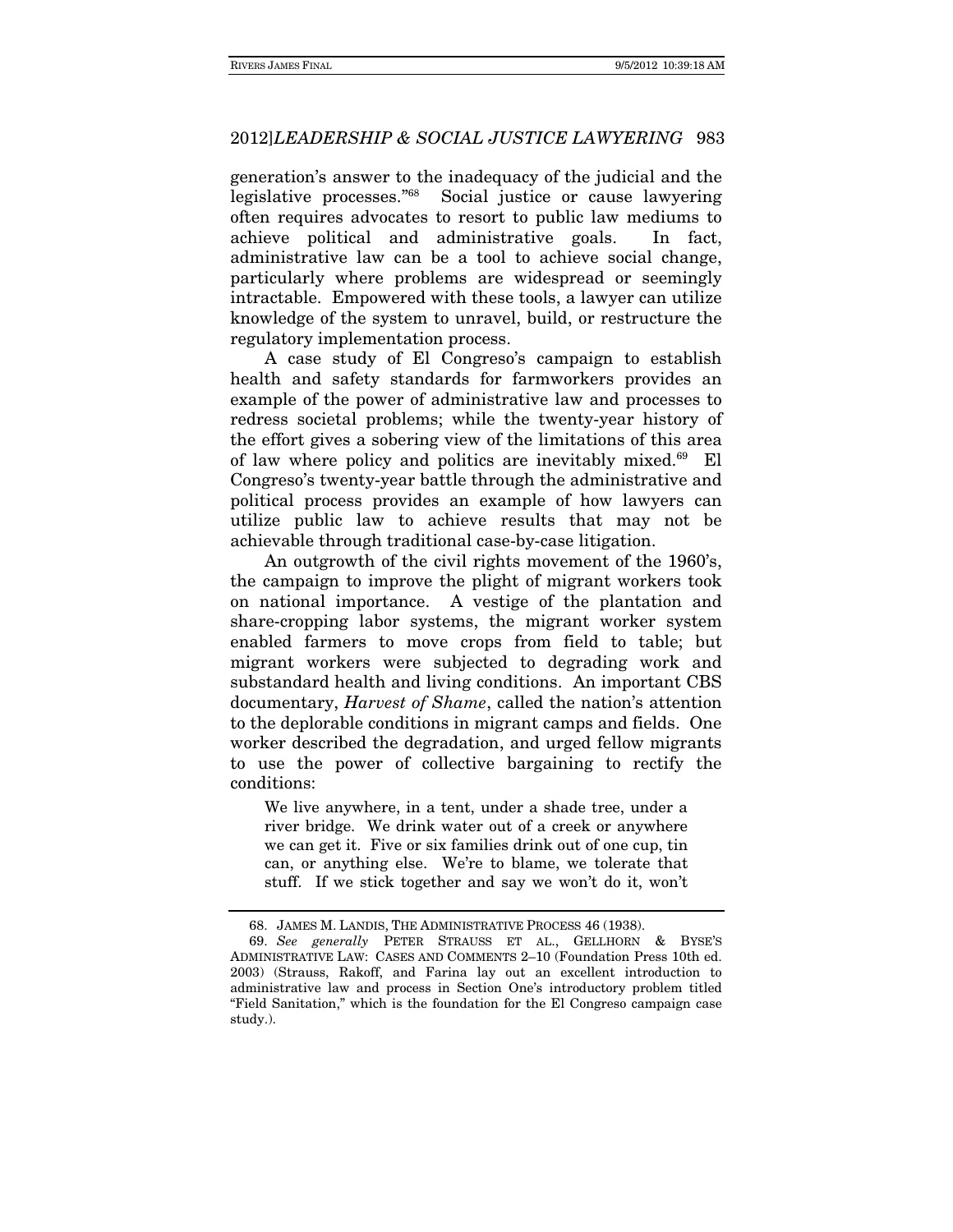pick your cherries until you give us some restrooms in the fields for the ladies and some for the men and some water fit to drink we won't pick 'em, we'd get 'em!<sup>70</sup>

The film exposed a national crisis and became an international embarrassment, as Radio Moscow used the film in anti-American propaganda.<sup>71</sup> Viewing the apartheid-like conditions and stark poverty of migrant farmworkers, the film cites, "[o]ne farmer looked at this and said 'We used own our slaves; now, we just rent them.'"<sup>72</sup>

 Journalists gave voice to farmworkers, who were not able to challenge the agricultural system. With this support, the movement began to formulate a legal solution to the farmworker plight. A considerable challenge was figuring out what tools to use in the fight, and where to wage this battle. The Harvest of Shame documentary articulated the administrative law challenges for migrant workers looking for regulatory help in the multi-state battle between farmers and migrant workers. When asked why the American Farm Bureau Federation opposed Federal legislation on matters related to migrant workers, Federation President Charles Shoeman's response described the intra-governmental and lobbying interest conflict that has plagued farmworker policy for decades:

I think there'd be more rapid progress with State regulation than there will be with Federal legislation. We think that Federal legislation will follow the route that almost all Federal legislation does of additional and more stringent, and more regulations with more and more red tape and more cut into a certain pattern all over the country. And in fact it would probably rule out the use of migrant labor very quickly.<sup>73</sup>

Traditionally, the task of balancing employer interests and worker safety might be done by a judge. Litigants might choose employment law or torts to stake their claims, but individual or class action cases could require complex, multiple suits. And the risks and shortcomings of litigation

<sup>70.</sup> Harvest of Shame (CBS television broadcast Nov. 25 1960) (quotation at 41:50), available at http://www.youtube.com/watch?v=yJTVF\_dya7E.

 <sup>71.</sup> JOSEPH E. PERSICO, EDWARD R. MURROW: AN AMERICAN ORIGINAL 473 (1988).

<sup>72.</sup> Harvest of Shame, supra note 70 (quotation at 01:10).

<sup>73.</sup> Id. at 45 (quotation at 01:23).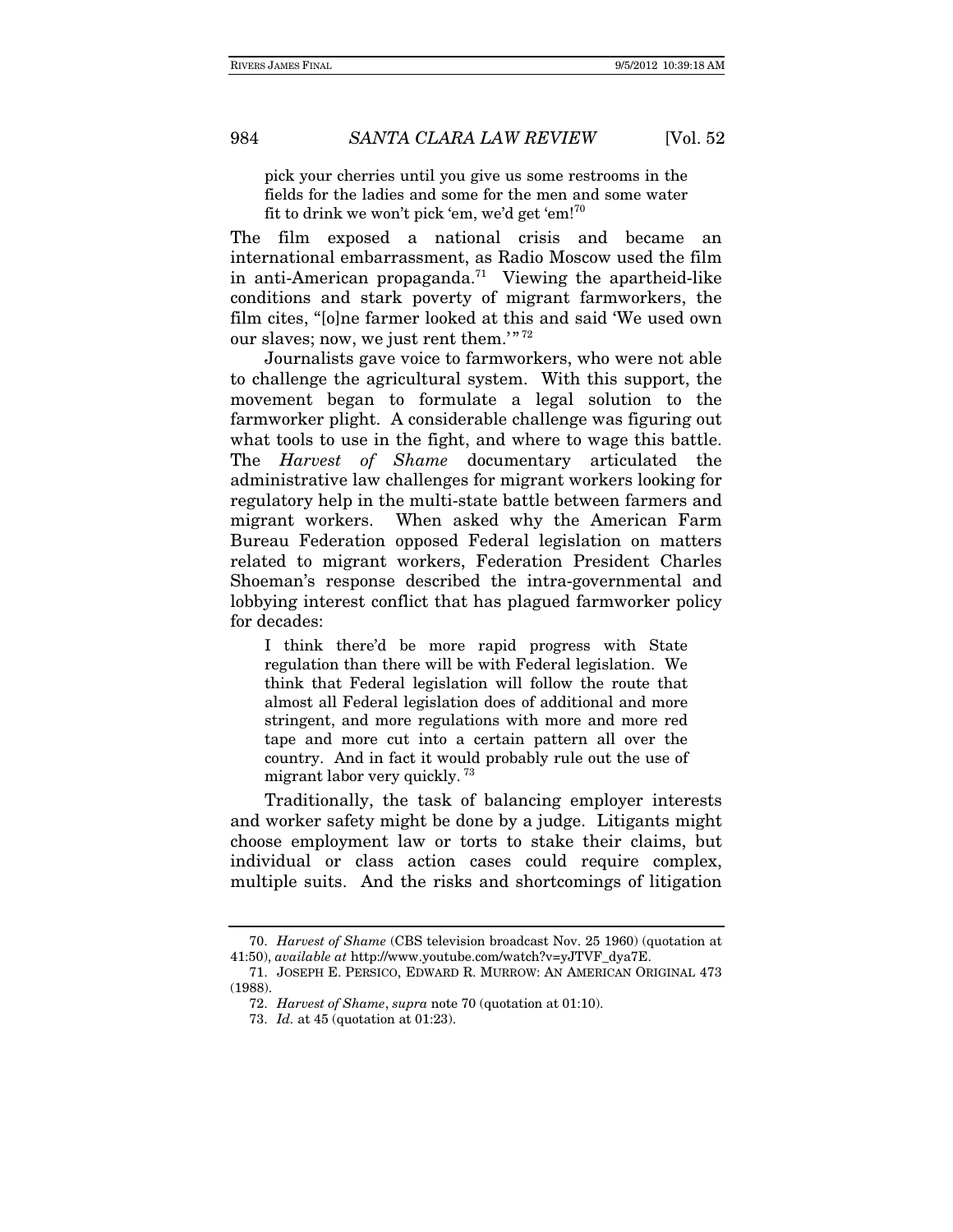had to be considered. Already living in abject poverty, economic reprisals could be drastically severe.<sup>74</sup> Without a constitutional principle to challenge, as Charles Hamilton Houston encountered in the desegregation cases, balancing employer interests and employee safety needs might be waged more efficiently in the political arena—where legislators could negotiate compromises between constituencies and executive agencies would have the power to enforce the deals.

When Congress enacted the Occupation Safety and Health Act (OSH Act) in 1970, the legislation set out to "assure so far as possible every working man and woman in the Nation safe and healthful working conditions."75 This was the first federal attempt to provide comprehensive health and safety standards across different sectors of the national economy.76 Rather than require a multitude of judges to consider every employment context or employer's practices, the Act gave the Secretary of Labor the authority to promulgate industry-wide standards, "defined to be regulations requiring conditions or practices reasonably necessary or appropriate to provide safe for healthful employment and places of employments."77 Under the OSH Act, policymakers could establish standards about sector employment through the federal administrative process. While the federal government's power to establish standards was clearly established by Congress, the responsibility to implement the OSH Act left a measure of discretion to the Secretary of Labor. When the Secretary of Labor failed to promulgate standards for farmworker safety, El Congreso challenged the breadth of this discretion, first within the administrative agency and then in the courts.<sup>78</sup>

Although the issue involved provision of basic human sanitation needs, the implications of federal regulatory action were quite complex. Would farmers be required to build permanent bathroom facilities in the middle of fields, to be

 <sup>74.</sup> Robert S. Catz & Miriam D. Guido, A Demonstrated Need for Agricultural Standards Under the Occupational Safety and Health Act of 1970, 9 GONZ. L. REV. 439, 439 (1974).

 <sup>75. 29</sup> U.S.C. § 651(b) (2011).

 <sup>76.</sup> STRAUSS ET AL., supra note 69, at 2.

<sup>77.</sup> Id. (citing 29 U.S.C. § 623(8) (2011)).

<sup>78.</sup> See id. at 24; See also Farmworker Justice Fund, Inc. v. Brock, 811 F.2d 613, vacated as moot, 817 F.2d 890 (D.C. Cir. 1987).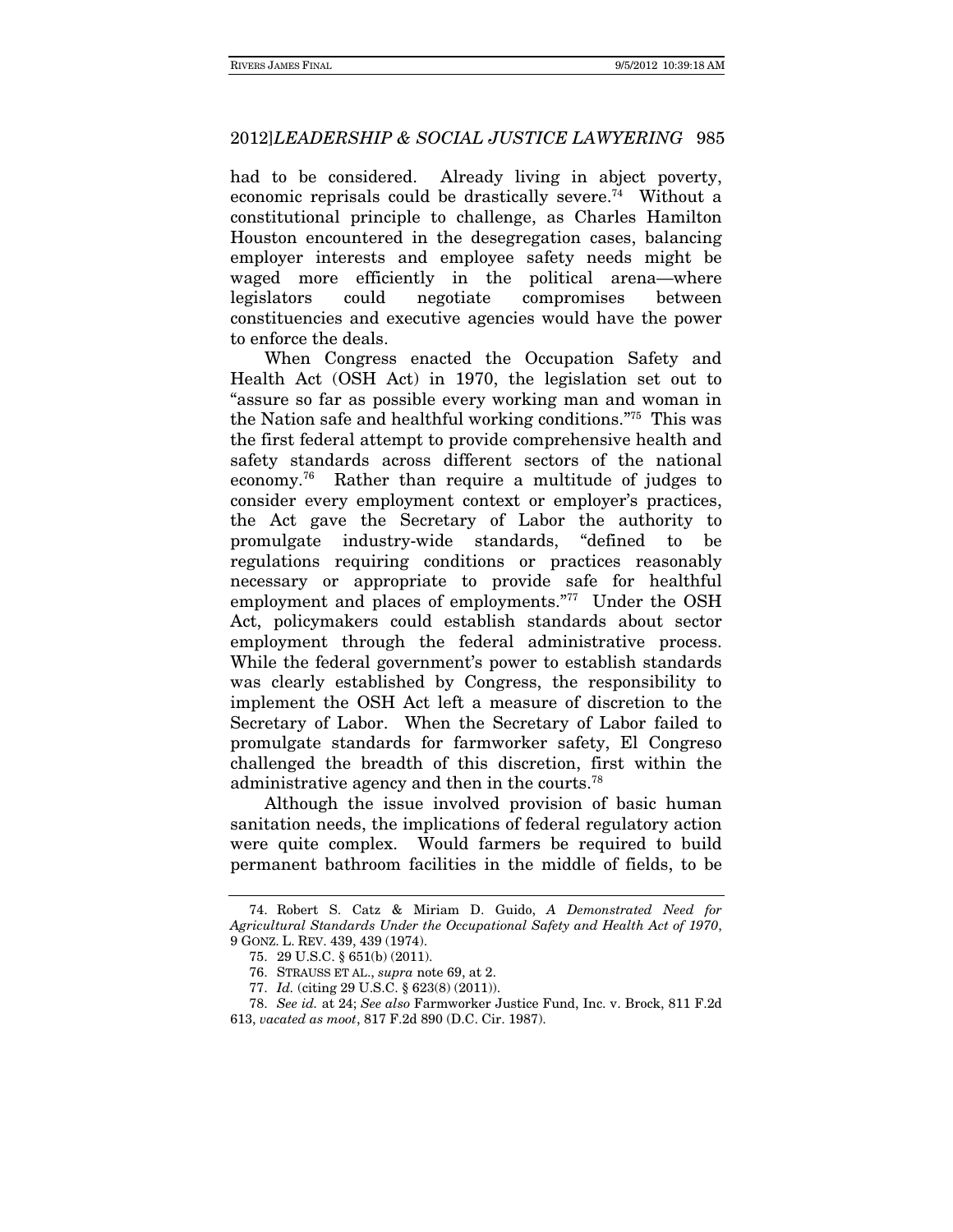used during the six-week picking season? Could small farmers compete with agribusiness operations that could more readily afford to build permanent structures? Should large, mostly mechanized grain and dairy farms in the Midwestern region attain an advantage over smaller fruit and vegetable farms in the Southeastern region?79 How would the government monitor the adequacy of bathroom facilities? What would be the impact of the government's actions on the nation's food supply, which could be threatened by an outbreak of diseases that stem from unsanitary conditions on farms?80

El Congreso petitioned the Department of Labor to promulgate standards for farmworkers, but encountered a series of lengthy delays.<sup>81</sup> For a time, the Department simply did not respond to the request for action. The Secretary then referred action to an internal Committee, but sat on the Committee recommendations—until El Congreso asked the courts to force the agency to comply with statutory timeframes for acting upon the Committee's recommendation. In the midst of these regulatory contests, the executive agency changed hands, transitioning administrations between Presidents Ford and Carter, and then transitioning philosophies with President Reagan. The farmworker health and safety standards issue seeped over into the political arena, becoming an issue in the Senate confirmation process for Secretary Brock. A compromise surfaced on an appropriations rider that prohibited the Secretary from expending funds to prescribe any regulation that applied to small farms that employed ten or fewer employees.<sup>82</sup> After a protracted political and administrative contest, the courts ordered the Secretary of Labor to issue field sanitation standards in 1987—nearly two decades after the battle began.83 At that time, the agency documented the nature of the problem in the statement of its basis and purpose for the rule in language reminiscent of the Harvest of Shame dialogue three decades earlier:

<sup>79.</sup> Harvest of Shame, supra note 70 (quotation at 34:34).

<sup>80.</sup> Cf. Caroline Smith DeWaal, Food Protection and Defense: Preparing for a Crisis, 8 MINN. J. L. SCI. & TECH. 187, 195 (2007).

<sup>81.</sup> See STRAUSS ET AL., supra note 69, at 4–7. 82. Id. at 5.

<sup>83.</sup> See id. at 7.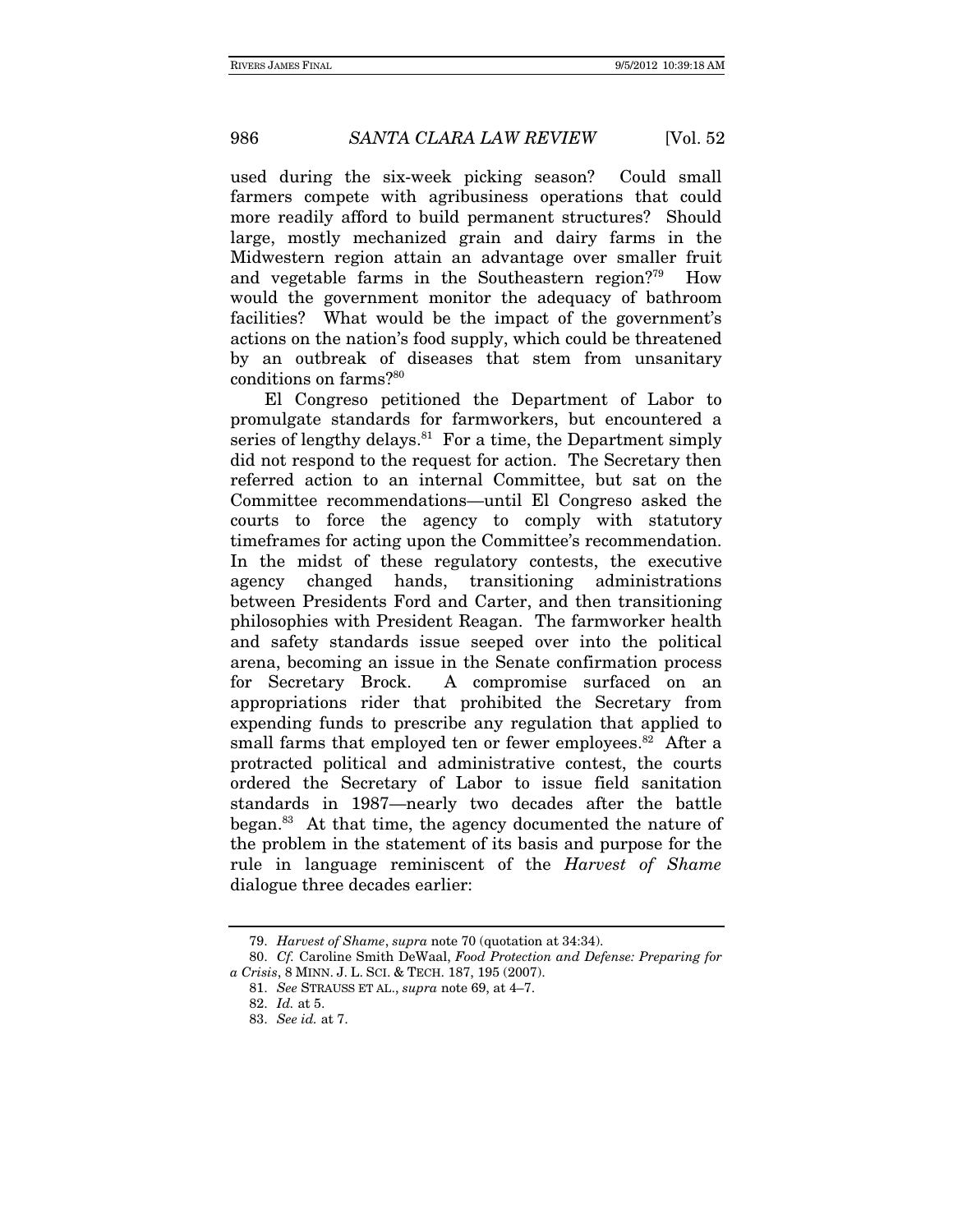Where facilities are unavailable or inadequate, farm workers are faced with alternatives that threaten their health because they cannot take care of their most basic physiological needs. Working in hot environments, if they minimize their fluid intake to try to limit their need to urinate, they risk dehydration and heat stress. If they drink water from irrigation pipes or ditches to quench their thirst, as some do, they risk being poisoned by agrichemicals or infected by pathogens from solid waste eliminated into the soil or ground water. They can try to retain their urine, but thereby, for women especially, risk getting urinary tract infections. Or they can simply urinate and defecate in the fields, subjecting their coworkers to exposure to communicable diseases.<sup>84</sup>

The Department of Labor promulgated field sanitation standards, and now requires "covered employers to provide: toilets, potable drinking water, and hand-washing facilities to hand-laborers in the field; to provide each employee reasonable use of the above; and to inform each employee of the importance of good hygiene practices."85 The legislative compromise endures, as the standards only covers agricultural employers with eleven or more farmworkers.<sup>86</sup> Thus, for farmworkers toiling on small tracts, the challenge remains.

#### B. Leadership Lessons

Launching an administrative campaign requires policy analysis and political skills to create the momentum necessary to move government positions and enlist affirmative government action. In every instance, advocates must make the case for legislators and administrators to consider an issue, make it a priority for action, and build a coalition of stakeholders who can influence decision-makers toward the policy goal. $87$  This is the essence of leadership—

<sup>84.</sup> Id. at 6 (citing 52 C.F.R. § 16050 (1987)).

 <sup>85.</sup> U.S. DEP'T OF LABOR, WAGE AND HOUR DIV., FACT SHEET #51: FIELD SANITATION STANDARDS UNDER THE OCCUPATIONAL SAFETY AND HEALTH ACT (revised July 2008), available at http://www.dol.gov/whd/regs/compliance/ whdfs51.htm.

<sup>86.</sup> See id.

<sup>87.</sup> Cf. Peter Edelman, Opening Address: Lawyering for Poor Communities in the Twenty-First Century: Opening Address, 25 FORDHAM URB. L.J. 685, 690 (1998).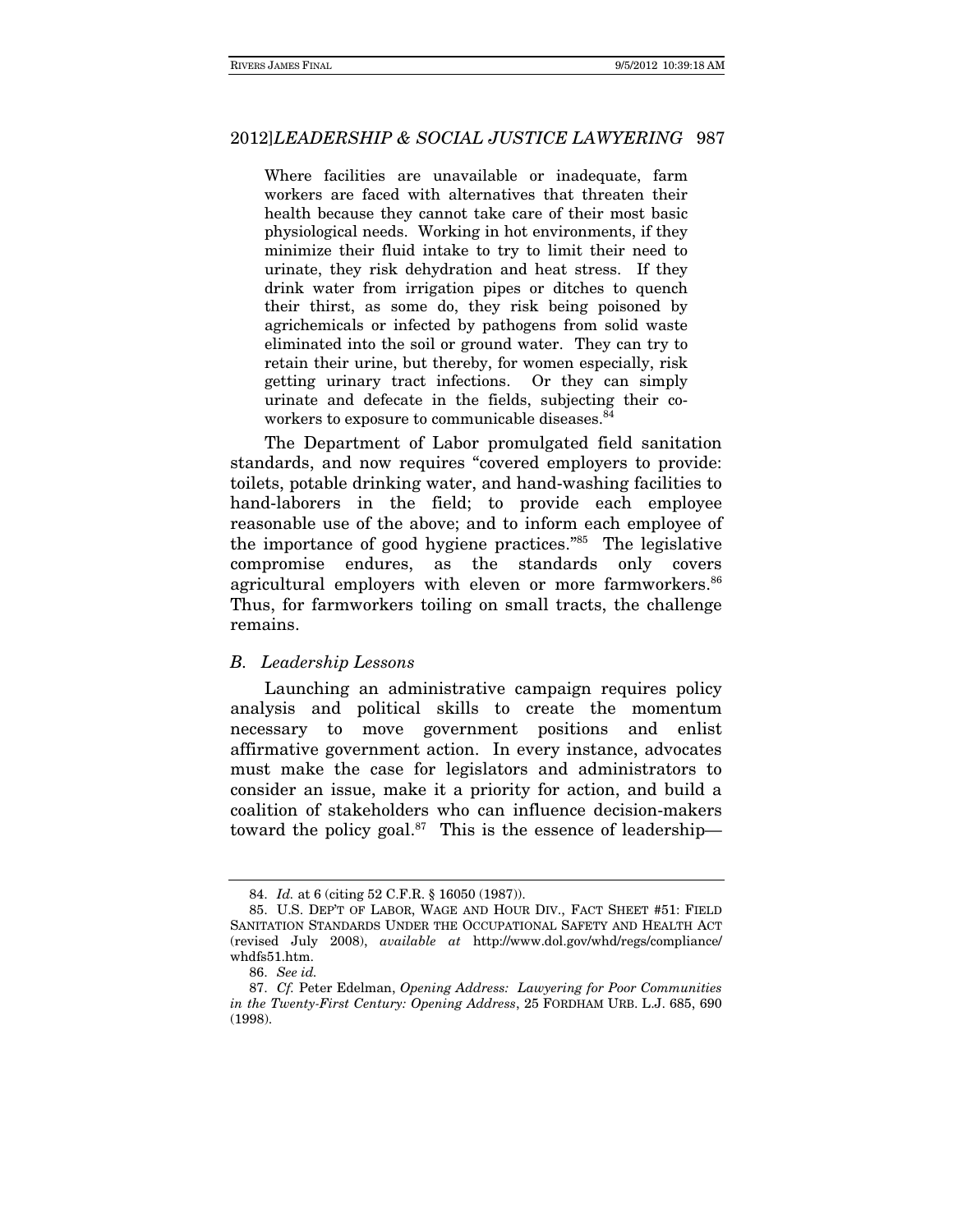the process of persuading others to achieve a change or outcome.

The El Congreso case study exemplifies leading lawyers in action. Administrative lawyering requires substantive knowledge of the underlying area of law, legislative skills to understand and draft statutes, advocacy and negotiation skills to influence the adoption of statutes and the promulgation of regulations, as well as regulatory prowess to understand when and how client interests are impacted by regulations or guidelines. Studying administrative law in the context of leadership exemplifies that lawyers must exercise leadership to influence lawmakers in order to achieve their clients' policy objectives.

Advancing the cause of improving farmworker health and safety conditions required stakeholders and advocates to persuade executive and legislative officials to tackle an entrenched societal program. Media influenced the debate and built the case among the general population, with targeted journalist columns and television exposes that explained the issue and exposed the government's inability or unwillingness to address the problem.88

Lawyers for El Congreso and its successor entity, the Farmworker Justice Fund, had to weigh the benefits and risks of challenging the Department of Labor—the entity ultimately responsible for promulgating farmworker safety standards. Despite political and ideological challenges, these lawyers' ability to navigate the administrative process<sup>89</sup> and willingness to seek court enforcement was the key to establishing at least a minimal level of farmworker health and safety standards.

The El Congreso case was marked by crises of leadership. The twenty-year delay in establishing health and safety standards for farmworkers goal reflects some of the challenges of effective leadership in the public law arena. Lawyers' inability to persuade policymakers, or failure to move the administrative process to a successful conclusive action failed to achieve change for a generation of farmworkers.90 Entrenched interests collide in the halls of

<sup>88.</sup> Harvest of Shame, supra note 70 (quotation at 45:10).

 <sup>89.</sup> STRAUSS ET AL., supra note 69, at 3.

<sup>90.</sup> Id. at 5 (noting that standards were adopted in 1987—seventeen years after Congress enacted OSHA).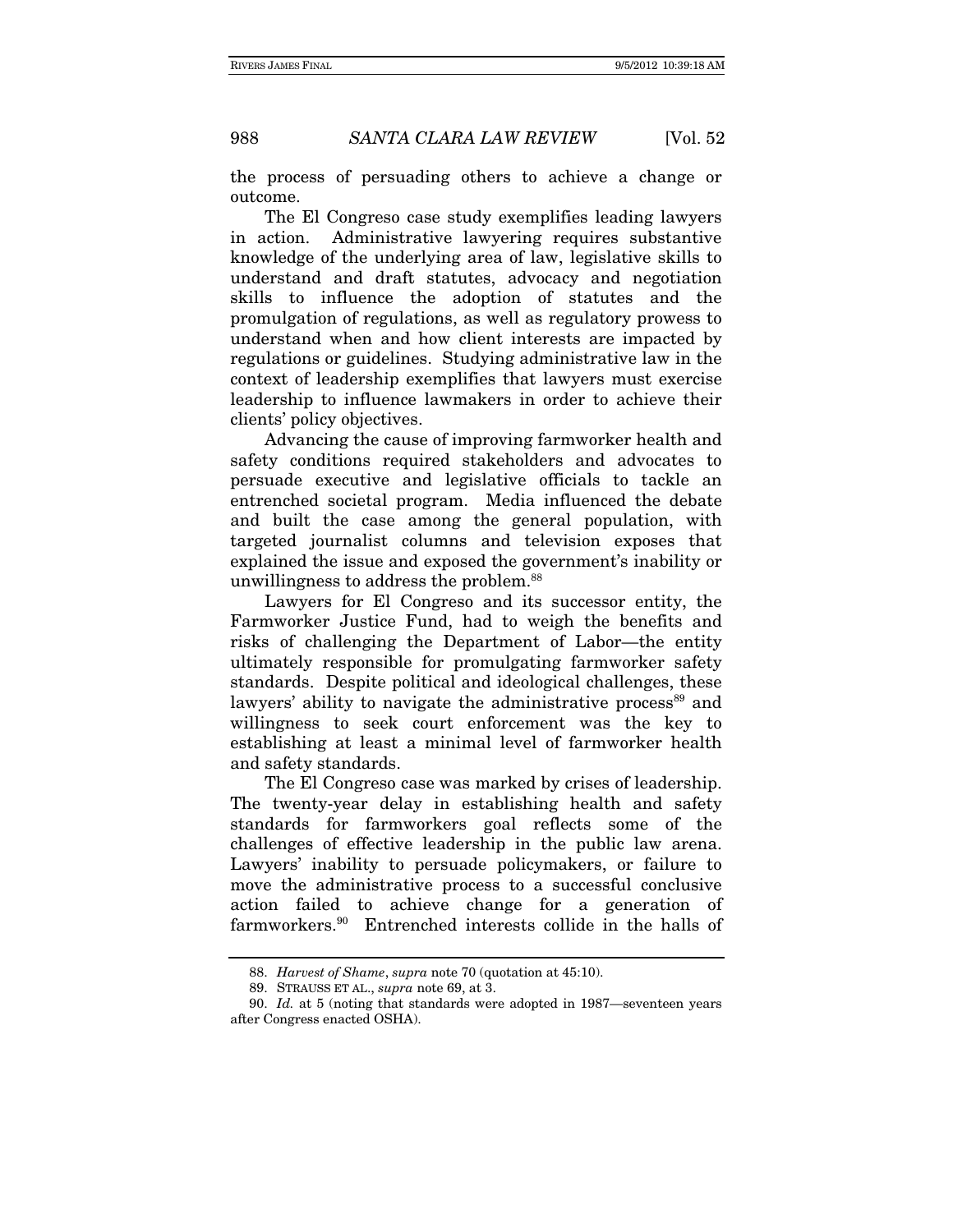Congress, where leadership challenges thrive. In the end, "we are not yet saved,"91 as advocates continue to make the case for improving farmworker safety standards in the present day. Farmworker Justice Fund's mission describes the kinds of leading lawyering activities the organization continues to provide:

Farmworker Justice monitors and analyzes decisions by Congress, the White House, the courts and administrative agencies that affect farmworkers. In collaboration with farmworker groups and others, Farmworker Justice develops agendas for improving the effectiveness of federal and state regulation of the agricultural workplace. To promote the interests of farmworkers, Farmworker Justice meets with high-level agency officials, submits written comments on proposed regulations, and files formal complaints. When these methods are inadequate, Farmworker Justice seeks remedies through litigation, media attention and requests for Congressional investigations or legislation.92

The example of El Congreso's work trains students to consider a full complement of leadership skills to influence policy makers through advocacy, legislative, and administrative lawyering to achieve their client objectives.

### III. EXTRA-LEGAL ADVOCACY

#### A. The Sit-In that Sparked a Student Movement

An important component of the civil rights movement was the evolution beyond court-focused strategies to nonviolent, but direct action. Dr. Martin Luther King, Jr. promoted a strategy that aligned rights and riches encouraging African Americans to withhold their economic resources from public companies that denied them fair access and service.<sup>93</sup> The Montgomery Bus Boycott began a new era in the campaign for social justice. The corollary campaign for voter rights, led by legal defense and direct action

 <sup>91.</sup> DERRICK BELL, AND WE ARE NOT SAVED: THE ELUSIVE QUEST FOR RACIAL JUSTICE 3 (1987) (quoting Jeremiah 8:20).

<sup>92.</sup> Our Mission, FARMWORKER JUSTICE MISSION, http://www.fwjustice.org/ about-farmworker-justice/our-mission (last visited Nov. 12, 2011).

<sup>93.</sup> See generally DAVID J. GARROW, BEARING THE CROSS: MARTIN LUTHER KING, JR. AND THE SOUTHERN CHRISTIAN LEADERSHIP CONFERENCE 298 (1986).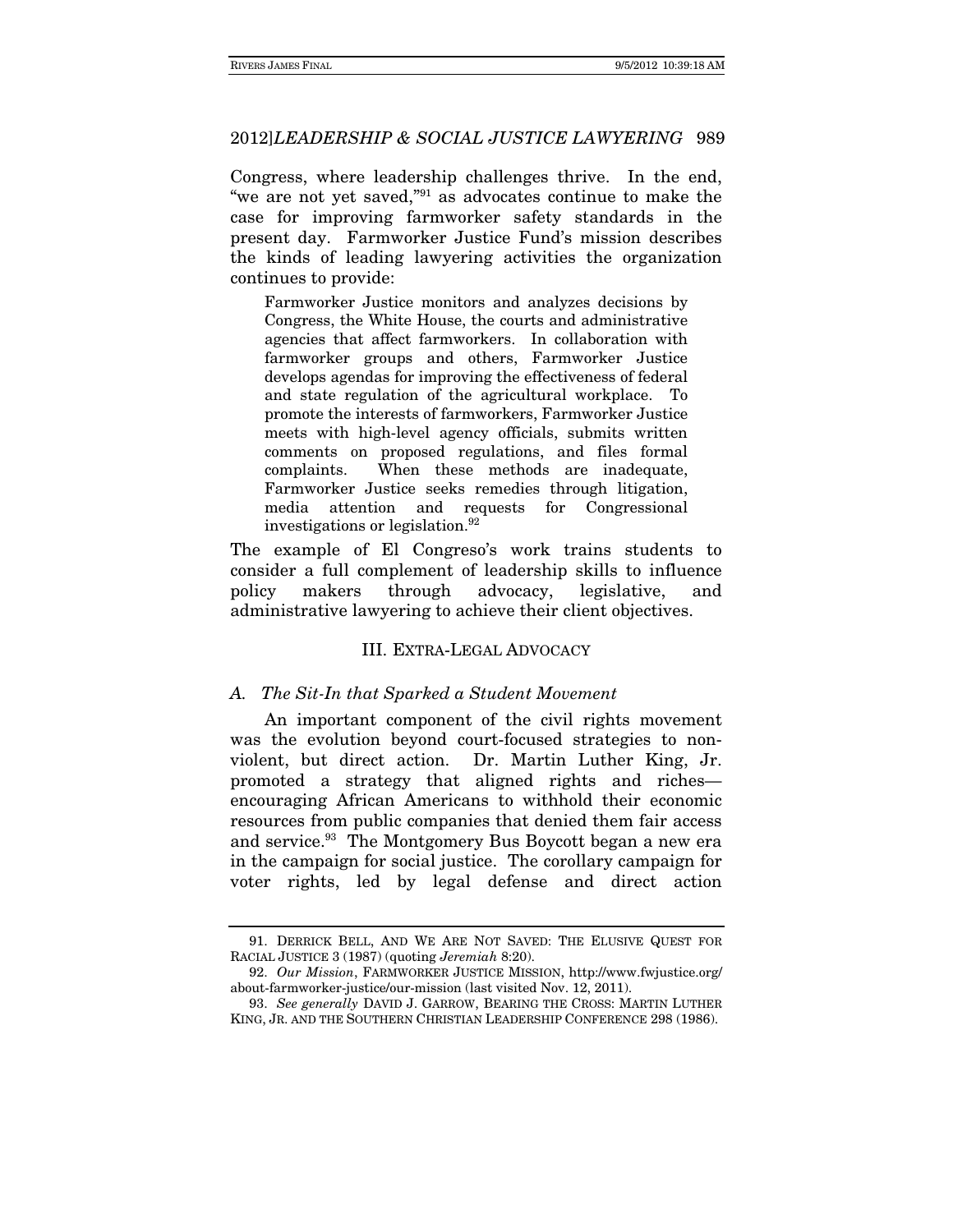organizations, changed the face and trajectory of American politics. Yet, in the midst of the "establishment" organizations' economic boycotts, freedom rides, and marches, the seeds of a new genre of direct action were sown in Greensboro, North Carolina.

Four freshmen at North Carolina A&T State College dared to move beyond their impassioned late night "bull sessions" bemoaning the state of civil rights. $94$  Instead, they decided to do something about the unfair treatment of African Americans. On February 1, 1960, with regal solemnity, the "Greensboro Four" walked from their segregated campus to the downtown Woolworth's store. The steel in their spines had been forged in the vicissitudes of indignity. As Dr. Franklin E. McCain explains,

I found Greensboro unbearable. Greensboro reinforced the lack of dignity, the lack of manhood, and the lack of respect on me. It reinforced all of that on me, and my colleagues as well. . . . McNeil, Blair and Richmond had the same preoccupations with trying to find a modicum of manhood, respect, and decency.95

It was ironic, but no coincidence, that Greensboro, North Carolina was the site of the sit-in that sparked a student movement.<sup>96</sup> Traditionally known as "the Gateway" to the new South, Greensboro boasted a proud tradition of religious tolerance, blended with business acumen more familiar in Northern metropolises. In this Piedmont city, however, interactions were "dedicated to the idea of a social system which did not use brutal force to maintain order, but rather had much more subtle means of control."<sup>97</sup> The modus

 <sup>94.</sup> Dr. Franklin E. McCain, Remarks at Elon University School of Law Annual Martin Luther King Program: Forum on Civil Rights Law and the Greensboro Sit-Ins (Jan. 20, 2010) (transcript available with author).

<sup>95.</sup> Id.

<sup>96.</sup> Cf. Randall L. Kennedy, *Introduction* to MATTHEW J. PERRY: THE MAN, HIS TIMES, AND HIS LEGACY 9 (W. Lewis Burke & Belinda F. Gergel eds., 2004) (discussing the January 1, 1960 sit-in at the Greenville, South Carolina airport where community leaders protested the maltreatment of Jackie Robinson the prior year).

 <sup>97.</sup> Dr. William H. Chafe, Co-Director of the Duke University Center of the Study of Civil Rights, Remarks at Elon University School of Law Annual Martin Luther King Program: Forum on Civil Rights Law and the Greensboro Sit-Ins (Jan. 20, 2010) [hereinafter Chafe, Forum] (transcript available with author); see also WILLIAM H. CHAFE, CIVILITIES AND CIVIL RIGHTS: GREENSBORO, NORTH CAROLINA, AND THE BLACK STRUGGLE FOR FREEDOM vii (Oxford Univ. Press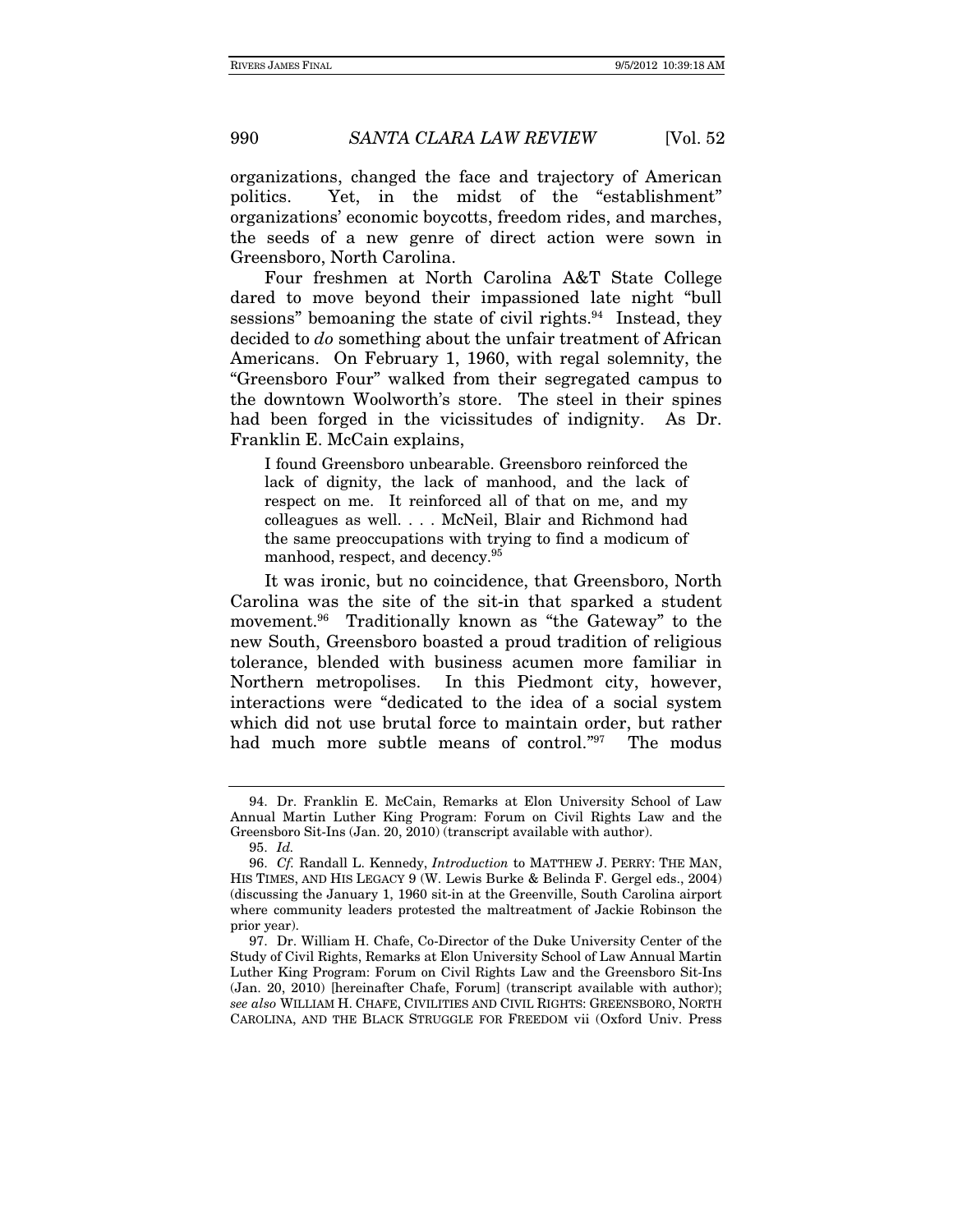operandi of this "more gentile form of social control" was to "be nice to people, but not basically change the status quo."98 Despite the progressive reputation and surface civility, life in Greensboro was plagued by a great deal of incivility, as manners became a substitute for progress<sup>99</sup> that the "Greensboro Four," in particular, found insufferably stifling, yet ultimately motivating.100

Although no lawyers were involved in the conceptualization of the sit-in, the students' legal strategy was remarkably insightful. The "Greensboro Four" selected Woolworth's for action because the national chain employed inconsistent policies: six years after Brown v. Board of Education, the "Greensboro Four" could shop and be served lunch in any Northern Woolworths.101 But African Americans could spend their money all but one counter in the Greensboro Woolworths—the lunch counter. The "Greensboro Four" set out to change that.

Upon entering the store, the students purchased school supplies at other counters and kept their receipts testaments to the fact that they had been invited to enter and transact business in the store, and were not trespassing.102 But when they took seats at the lunch counter, the Four were told that they could not be served at the counter. The only meal option for African American shoppers was to pay full fare, but eat standing up, in the back corner of the lower level of the store.103 Displaying the analytical skills of a jurist, Dr. Franklin McCain describes the students' colloquy with store personnel, setting up the conflict between public facilities, trespass laws, and segregationist customs:

[W]e sort of tapped the counter, "may we be served, may we be served, may we be served?" And finally someone stopped and said "I'm sorry we can't serve you."

We said, "Sorry, we beg to disagree with you. We've been served here, and we've got receipts to prove it. We've already been served."

<sup>1980).</sup> 

<sup>98.</sup> See sources cited supra note 68.

<sup>99.</sup> See Chafe, Forum, supra note 97.

<sup>100.</sup> See McCain, supra note 94.

<sup>101.</sup> Id.

<sup>102.</sup> Id.

<sup>103.</sup> Id.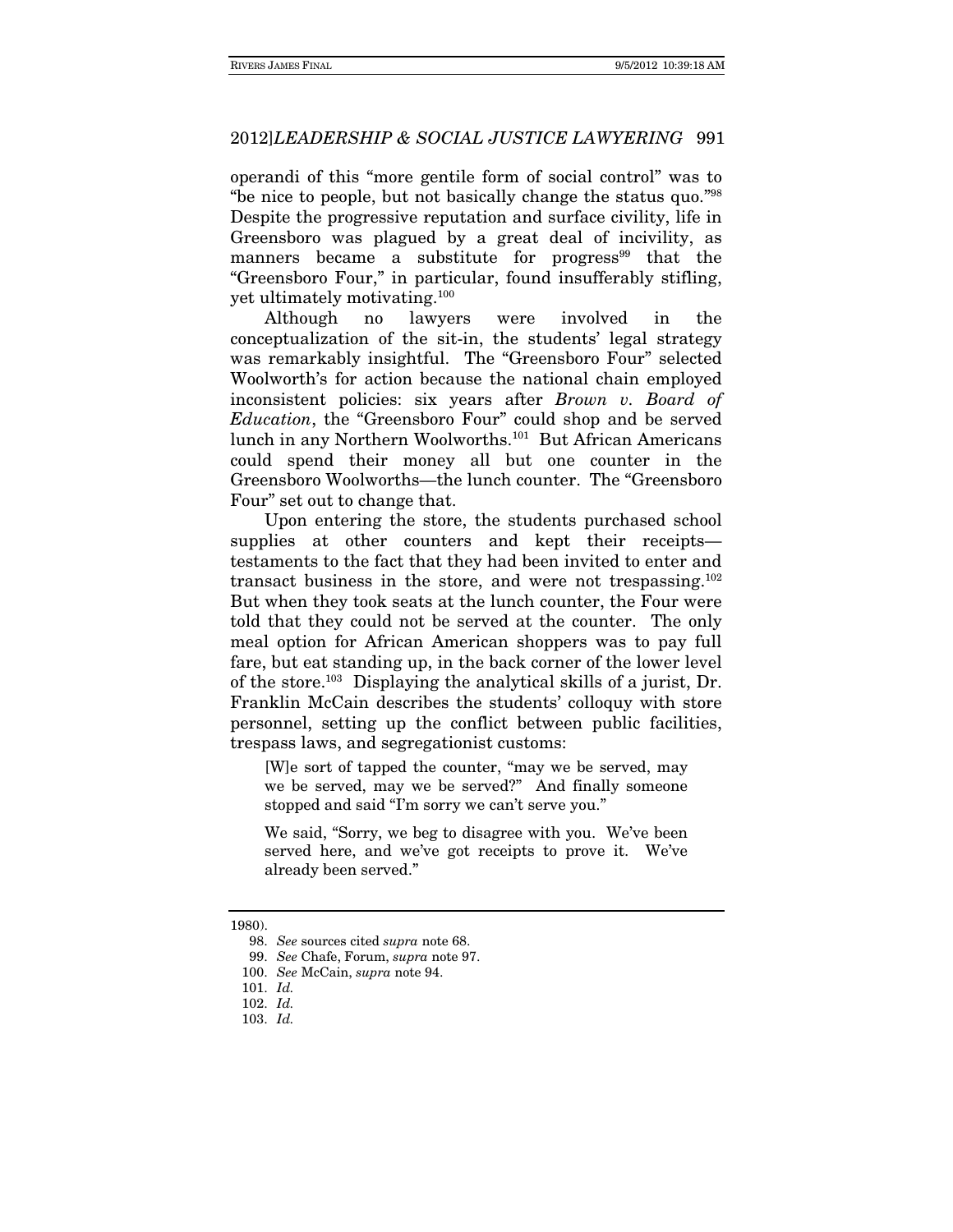[They responded] "But we can't serve you at this counter."

[The students asked] "Why not? . . . Is it illegal? Is there a law against it?"

[They responded] "It's custom."

[The students asked] "But you will agree that the custom is wrong, won't you? The custom is unfair."

"Well I don't make those decisions. . . ."

The manager . . . Curly [Harris] came out, and he said, "Well I can't serve you here . . . .We can't serve you here, coloreds."

And we went and said to him, "Mr. Harris we've got receipts. We've been served, and if this is a private club you need to put a sign out there, saying 'members only'."

He said "Oh, it's not a private club, it's a public place."

I said, "Well, if it's public, we're a part of the public. You ought to serve us!"

He said "Oh boys, I can't do that. No I can't do that. It's our custom and we can't get away with that. And besides, New York wouldn't let me."104

After that dichotomous dialogue, a policeman came, branding a bully club; but he did not interact with the students. Baffled, the store manager decided to close the store early. Carefully avoiding the constructs of trespass, the "Greensboro Four" left upon closing. The following day, they were joined by a faithful few who quietly sat and regularly requested service. Once the spark ignited, hundreds of students followed in Greensboro and in cities across the South.

#### B. Leadership Lessons

#### 1. The Price of Being a Pioneer

The "Greensboro Four" exercised leadership skills with astounding forethought and precision. The coalesced behind a vision, deliberately devised a strategic plan for action, and affirmed their individual commitment to the collective goals. In sit-in protests, as well as test cases attempting to overturn discriminatory laws and customs, student activists and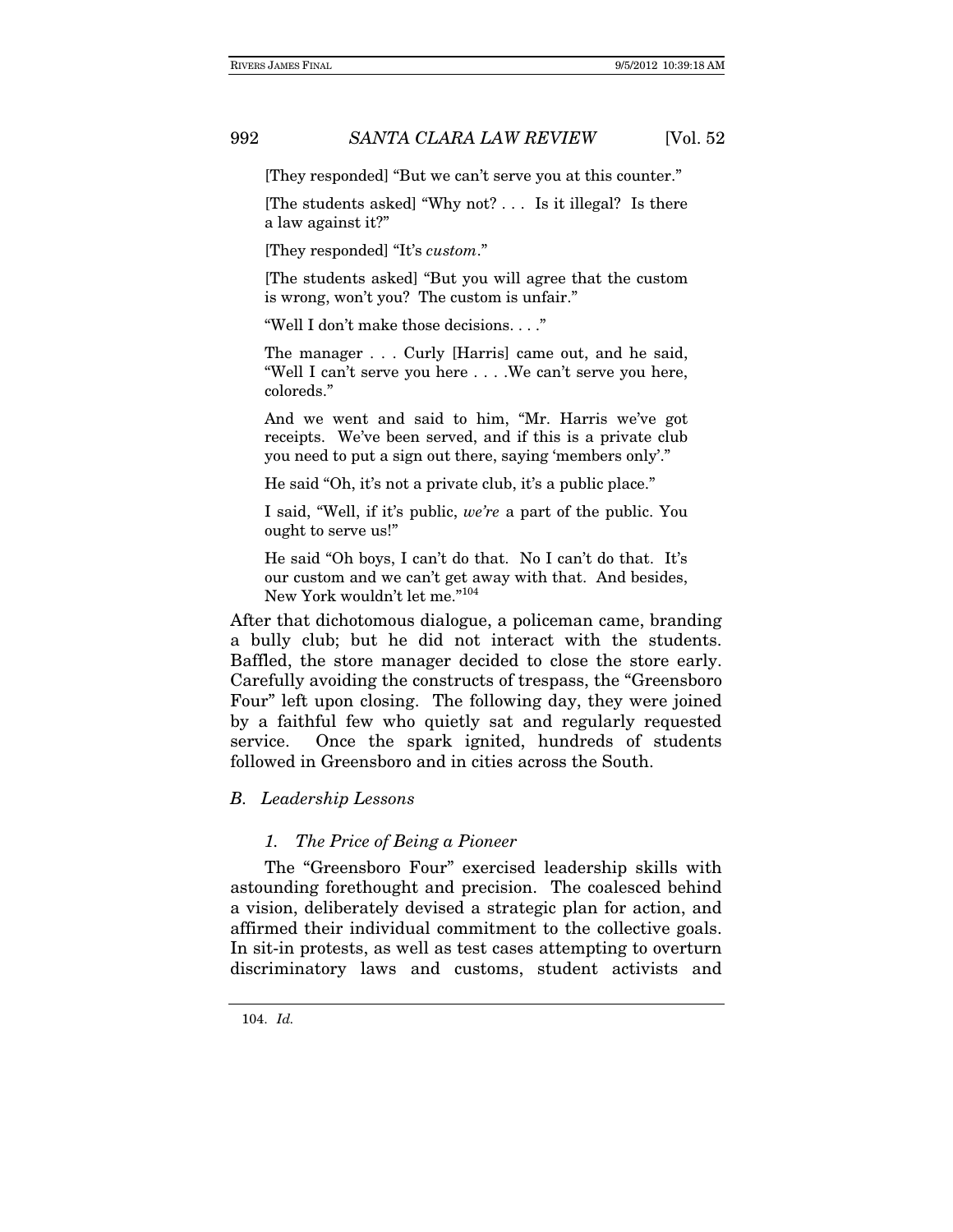plaintiffs took on monumental responsibilities at great risk to themselves. These defiers were prepared to break the law, suffer the legal consequences, and even pay the ultimate sacrifice. Dr. Franklin McCain recounts:

There were two possibilities on February 1st for me. I knew that when we walked downtown, one of two things would happen to Franklin McCain. First of all, I knew my days as a student were going to be over. I knew that. If I were lucky, I would go to jail for a long, long time. If I were not quite so lucky, I would come back to my campus in a pine box. But it did not matter because the way we were living was probably worse than either of those options. Oh how sweet death could have been! Relief! Dignity in the grave! But not the way we had been forced to live.<sup>105</sup>

Social justice lawyers had to be mindful that challenging local authorities with direct action, or filing law suits against the state posed gave threats to their clients' economic security and personal safety.

People don't remember and think about in each of those instances there was a young man or young woman suing their State, subjecting themselves to a lot of problems. Their family and their friends stood with them. I call them some of the unheralded heroes that we hardly talk about. We know their names, because their names are listed in the cases, but we hardly talk about their stories.<sup>106</sup>

Advocates had to prepare their clients for the negative exposure and potentially dangerous ramifications of their legal challenges, all in pursuit of the greater good.

[W]hen you are the Plaintiff suing the State of Texas or the State of Maryland, your name and picture would be in the paper; they would know who your mother and father [is] [sic]; they would know where you live, where [they] [sic] work, and in some instances you may be subjected to economical reprisal, so it was no easy task being the plaintiff. 107

<sup>105.</sup> Id.

 <sup>106.</sup> Romallus O. Murphy, Former General Counsel for the North Carolina NAACP, Remarks at Elon University School of Law Annual Martin Luther King Program: Forum on Civil Rights Law and the Greensboro Sit-Ins (Jan. 20, 2010) (transcript available with author).

<sup>107.</sup> Id.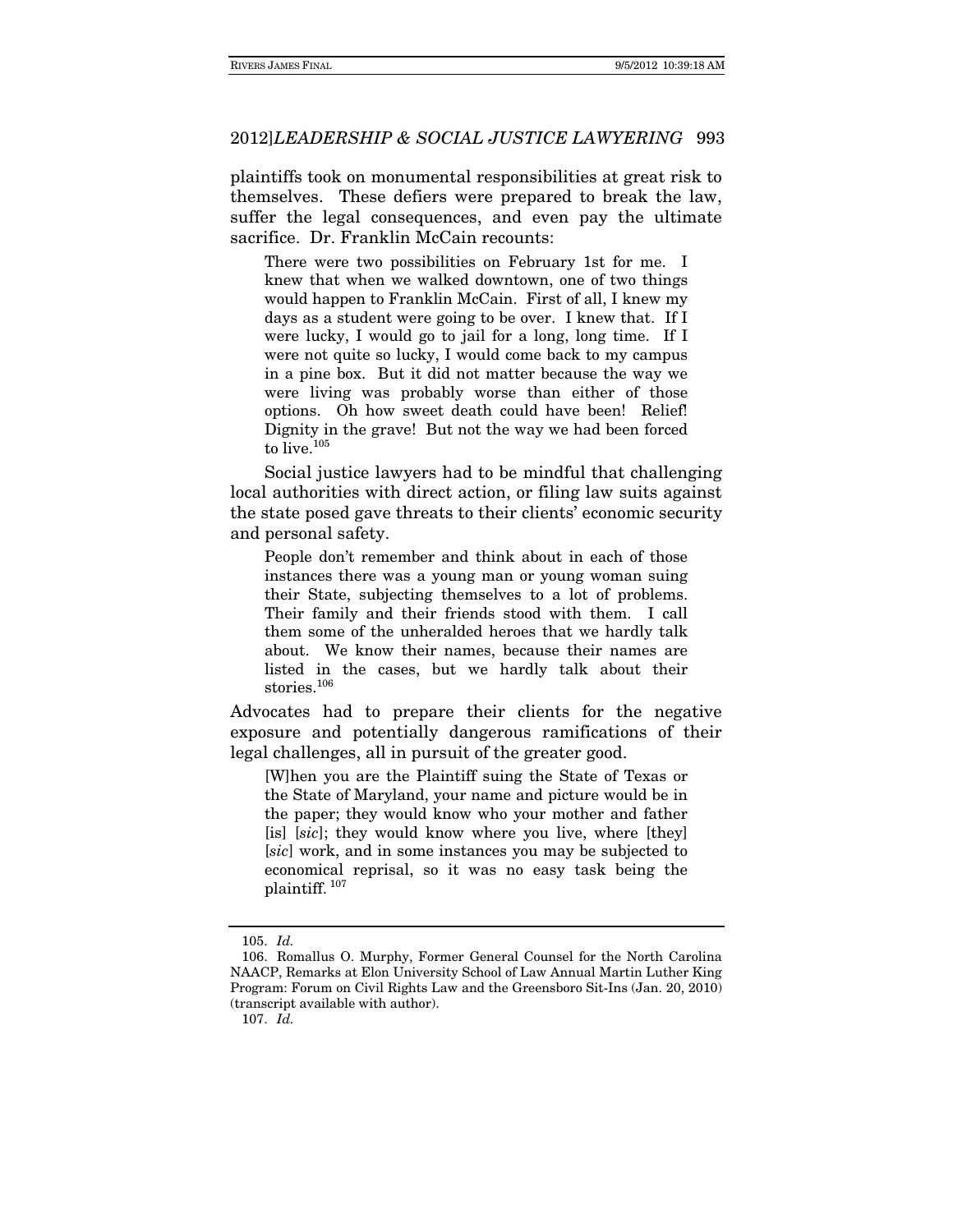Some plaintiffs, like Heman Sweatt, never enjoyed the benefit of their landmark cases. Instead of going to law school, Sweatt spent his entire career working at a post office, enduring taunts and threats of fellow Texans who resented his role in the case.<sup>108</sup> Indeed, in at least one landmark desegregation case, the plaintiff mysteriously disappeared.109 While leadership is often described as the process of influencing people to achieve desired results, it also includes counseling clients for the worst possible outcome in pursuit of a social change. That requires honesty, forthrightness, and sobering realism in law practice.

#### 2. Defending the Defiers: Footsoldiers for Justice

In the best situations, lawyers counsel clients on how to obey the law. Defending clients who intentionally violate what they perceived to be unjust or inapplicable laws, however, requires a different set of skills. Moreover, rather than leading clients into a conflict, civil rights lawyers came in after-the-fact, finding themselves limited to dealing with the consequences of protest action. In this earliest form of community lawyering, clients set the agenda, rather than the lawyer counseling a path of action. In the southern battleground states of North Carolina, South Carolina, and Georgia, civil rights lawyers led clients, the courts, and their communities to a higher plane.

The public nature of dime store lunch counters did not deter law enforcement officials in Greensboro and other cities from arresting students for trespassing or violating vagrancy ordinances. North Carolina Attorney General Seawell announced that "he knew of no law that would force a private business to serve anybody it chose not to serve."110 In "looking glass" courts, civil rights lawyers were tasked with answering bizarre charges where the elements of the charge defied elemental definition. Trespass, commonly defined as "wrongful entry on another's real property,"111 seemed to be a

<sup>108.</sup> See id.

<sup>109.</sup> See TUSHNET, supra note 25, at 74; MOTLEY, supra note 39, at 62 (1998) (noting that Lloyd Gaines, the plaintiff in State of Missouri ex rel Gaines v. Canada, 305 U.S. 337 (1938), "mysteriously disappeared" after the Supreme Court's decision striking down Missouri's out-of-state program).

<sup>110.</sup> See CHAFE, supra note 97, at 118.

 <sup>111.</sup> BLACK'S LAW DICTIONARY 1541 (8th ed. 2004).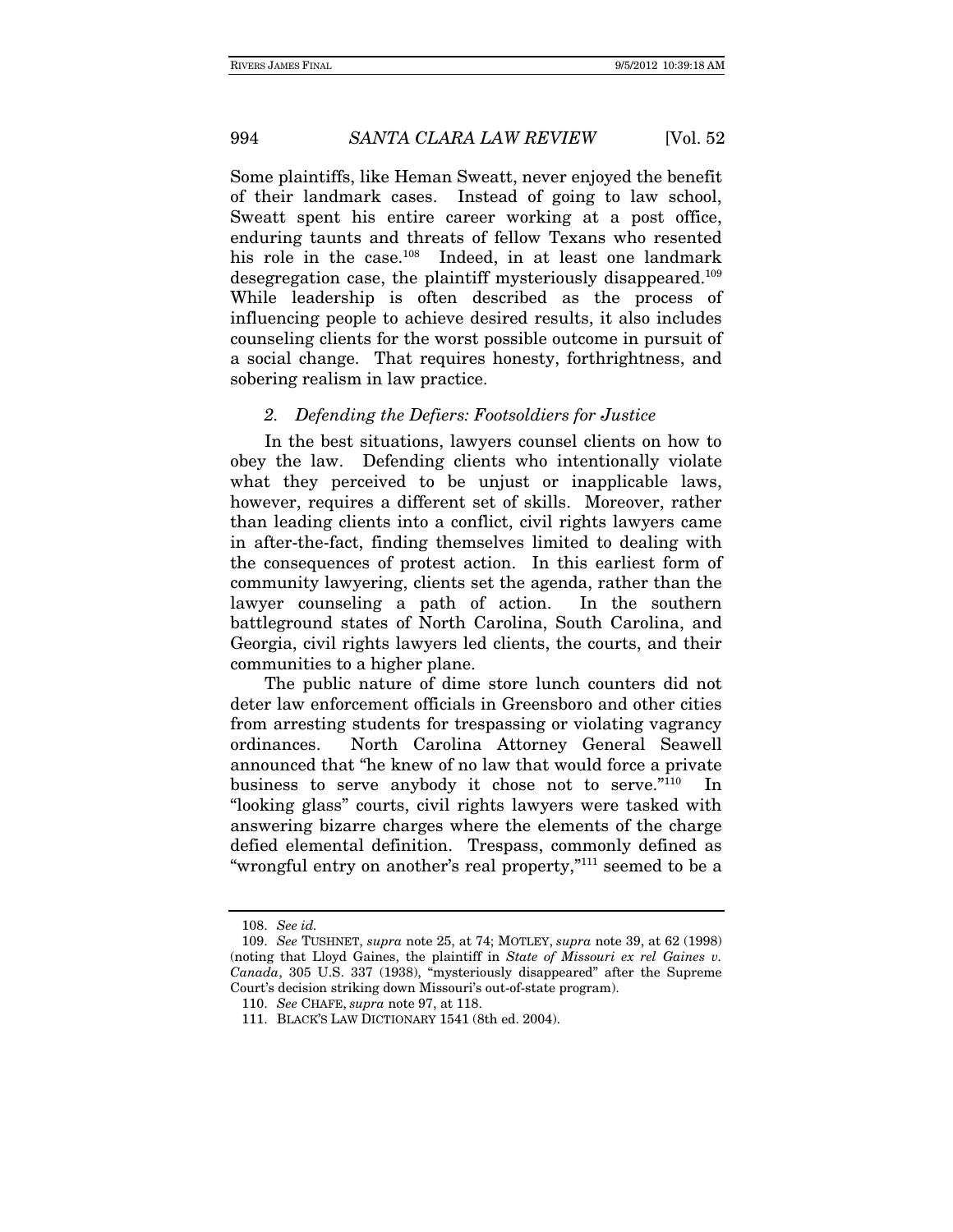far cry from entering a public place to which one has been invited to transact business. Yet, six members of the United States Supreme Court believed that there was no legal restriction to prevent owners of private property from discriminating on the grounds of race. $112$ 

Coordinating the defense of an entire of class of activists required lawyers to exercise leadership skills. When mounting a defense to the simplest trespass charge, lawyers had to be cognizant of the multiple, moving components of defending masses of clients who intentionally sought to overload and break the system. North Carolina NAACP attorney Romallus O. Murphy recalled the practical challenges of coordinating the defense for the sit-in movement campaign:

Now when this thing swept the state, you had students really coming down from other places to participate. That's when they were using the vagrancy laws. The disadvantage was that they asked these students to post a bond. It wasn't much – sometimes it was ten, twenty-five, or thirty dollars. Many of [the students] never came back! So in a sense it was draining the community  $\dots$ .<sup>113</sup>

In addition to "traditional" legal work of appearing, preparing pleadings, and thinking strategically about the impact of each client's actions on the emerging body of civil rights laws, these lawyers had to mobilize community resources to support dozens or hundreds of jailed students, who had needs running the gamut, from bail to personal hygiene products and school supplies.114 Sit-in student leaders did not seek counsel or ask permission to begin the campaign.115 Lawyers came in to support the movement, rather than direct it. Functioning in this support role required a different set of leadership skills, requiring that attorneys utilize counseling,

 <sup>112.</sup> Constance B. Motley, Memory, History, and Community, in MATTHEW J. PERRY: THE MAN, HIS TIMES, AND HIS LEGACY 229 (W. Lewis Burke & Belinda F. Gergel eds., 2004) (citing MORTON J. HORWITZ, THE WARREN COURT AND THE PURSUIT OF JUSTICE 39–40 (Hill & Wang 1998)).

 <sup>113.</sup> Murphy, supra note 106.

<sup>114.</sup> See Attorney Romallus O. Murphy and Yoland Leacraft, Remarks at Elon University School of Law Public Law & Leadership: Extra-Legal Activism Panel Discussion (Jan. 13, 2009) (transcript available with author).

<sup>115.</sup> See GARROW, supra note 93, at 129 ("Although some competition for leadership was visible between supporters of the NAACP, CORE, and SCLC, [one observer noted,] 'many student leaders expressed the desire to keep the movement as much 'student-led' as possible'. . . . ").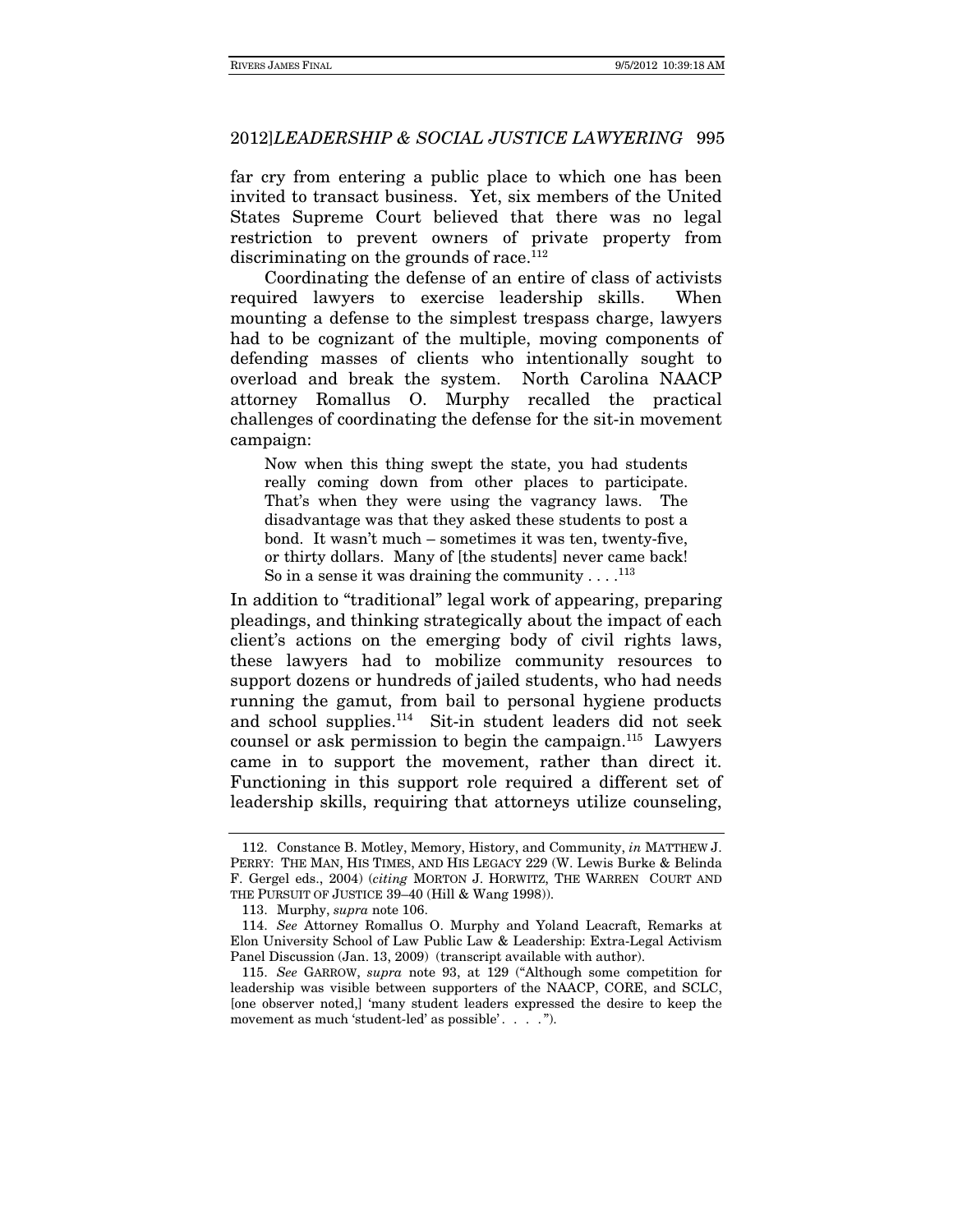advocacy, and community organizing skills.

The nature of civil rights work required lawyers to prepare clients for the worst possible outcome. In addition, many civil rights lawyers became targets of incivility and violence themselves. In the early days of his practice as a trial attorney representing African American clients in South Carolina during the 1950s, Perry was treated with disdain by some judges who would not afford him or his clients' arguments respect in court.<sup>116</sup> Attempting to defend Gloria Rackley, an African American school teacher arrested for trespassing in a South Carolina hospital's "whites only" waiting area (while her daughter was being treated in a hospital emergency room), Perry rejected the judge's admonition to abandon a line of questioning designed to elicit testimony that his client's race was the only reason for the trespassing charge.117 Perry remarked to the judge, "Your honor, I know how to represent my client and I intend to do so to the best of my ability."118 The judge responded by ordering Perry to jail. $119$ 

In addition to preparing clients for the worst and dealing with personal incivilities and threats, civil rights lawyers dealt with the consequences of the justice system's failures.

118. Id.

<sup>116.</sup> See MELTSNER, supra note 25, at 62 ("Judges in the southern states, most of them elected, were unremittingly hostile to civil rights claimants."). According to folklore, in the early days of his career, Perry was forced to sit in the segregated balcony until his cases were called. See Douglas Martin, M.J. Perry Jr., Legal Pioneer, Dies at 89, N.Y. TIMES, Aug. 5, 2011, at A21. This disrespectful treatment was common for African American lawyers litigating cases in the state. See 106 Cong. Rec. H2101 (daily ed. Apr. 11, 2000) (statement of Rep. Clyburn) (noting legislation naming the a Federal Courthouse in Judge Matthew J. Perry's honor, and recounting the story of Harold Boulware, an attorney who "had to be smuggled out of town in the trunk of his automobile").

 <sup>117.</sup> Robert J. Moore, The Civil Rights Advocate, in MATTHEW J. PERRY: THE MAN, HIS TIMES, AND HIS LEGACY 163 (W. Lewis Burke & Belinda F. Gergel eds., 2004) (discussing that after a brief period of incarceration, Perry returned to the courtroom, whereupon he and the judge exchanged apologies).

<sup>119.</sup> Id. Perry served as chair of the South Carolina NAACP Legal Committee, and excelled in his civil rights practice, which including representing sit-in clients across South Carolina. Making arguments based on the Due Process and Equal Protection clauses of the Fourteenth Amendment, Perry led the charge to unravel South Carolina's segregationist customs and laws. Perry took on the challenge of fighting segregation, despite warnings from blacks and whites "to eschew affiliations with civil rights activists" which risked attracting "the enmity of powerful whites." Id.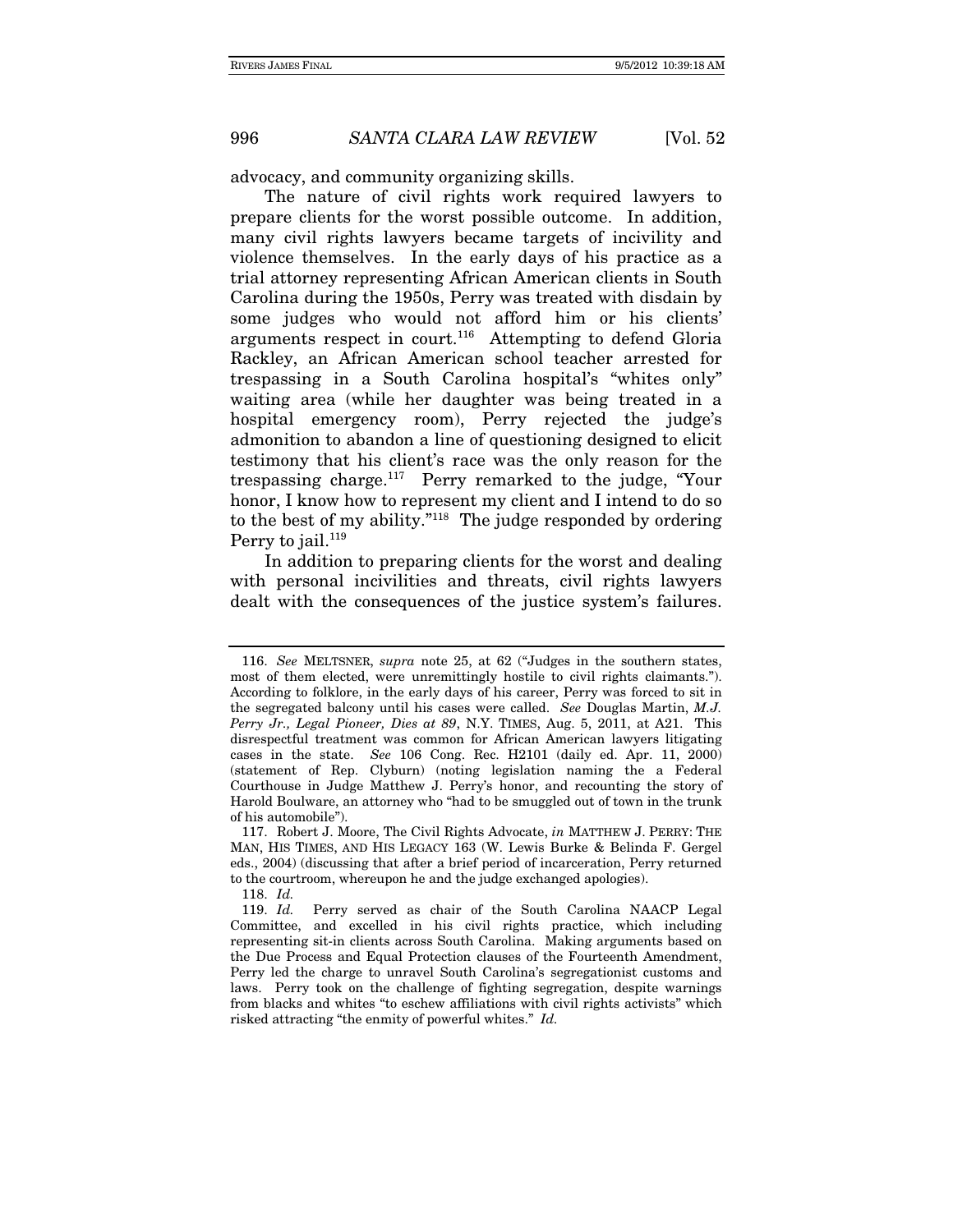Just one month after graduating from law school, Vernon E. Jordan, Jr. found himself immersed in Attorney Donald Hollowell's defense of Nathaniel Johnson.120 The NAACP called Hollowell's law firm to help Johnson, whose previous counsel advised him to plead guilty to charges of raping a white woman with whom Johnson claimed to have had a consensual affair, in hopes of avoiding the death penalty. $121$ With a forty-eight hour deadline, the young law graduate accompanied Hollowell in a flurry of hearings, motions, and appeals for a stay of execution.<sup>122</sup> While the pair made their rounds to judges and political leaders, Johnson was executed. In his memoir, Jordan recounts the burden that civil rights lawyers bore:

That was a moment of complete despair—deadening, almost paralyzing in its intensity. We had tried so hard, thinking of everything we could, chasing down every legal avenue that was open to us, believing there was some way within the system to give this man a chance, and it was all to no avail. . . .

With nothing really left to say, Mr. Hollowell and I left the state capitol building. The combination of fatigue and utter demoralization had wiped out any chance that I could be productive at work, so I asked for the day off. I decided to walk home. Although it was before noon, the temperature was already scorching. This was a brutally hot Georgia summer. I walked along replaying the previous forty-eight hours in my head over and over, thinking of how our client had been killed by a poisonous combination of incompetence, hatred, and indifference and then the tears began to flow. The more I cried, the weaker I got, and before I knew it I looked down and realized that I had totally lost control. I had urinated on myself as I was walking along, and my beige summer suit was wet. There was nothing to do but keep walking. The sun was beating down so intensely that by the time I got home, my suit was completely dry.

<sup>120.</sup> See VERNON E. JORDAN, JR. WITH ANNETTE GORDON-REED, VERNON CAN READ!: A MEMOIR 130–33 (2001).

<sup>121.</sup> See id. at 130–31.

<sup>122.</sup> Id. at 131.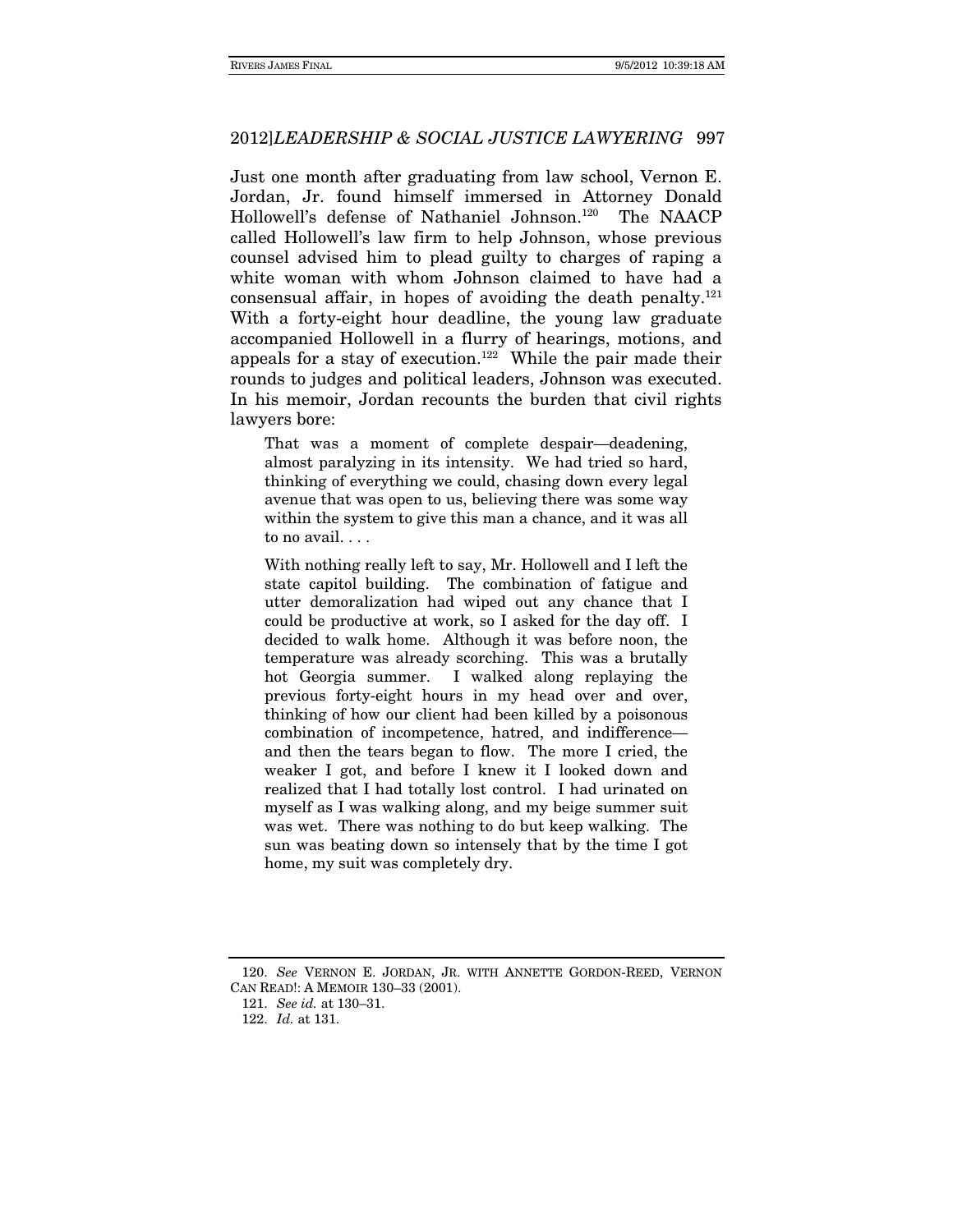I got up the next day and went back to work. We had to carry on  $\dots$ .<sup>123</sup>

Across the South, civil rights lawyers carried the weight of a people yearning to be free, and a nation that depended upon them to help the country live up to the ideals of constitutional justice. Lawyers led and supported the campaign for civil rights and a better society. Outside of the national spotlight, local counsel defended victims of unjust prosecution of the law. Most often, they had no illusions of grandiose victories at trial before a recalcitrant bench, but they built and preserved trial records that laid the path for appeals that could carve a path to victory in federal courts.<sup>124</sup>

For every Murphy, Perry, and Jordan, there are hundreds of lawyers with stories of tragedies, trials, and triumphs from their work representing the defiers. Despite the indignities of segregation in society and their chosen profession, and notwithstanding perilous assignments and representations, these counselors strove for freedom—for themselves and their clients. These lawyers were the implementers of Houston's strategic plan to engineer social transformation in American society.125 Without these foot soldiers for justice, the promise of America would have been unfulfilled. Edward M. Kennedy said, in reference to a George Bernard Shaw quote, "Some men see things as they are and say why. I dream things that never were, and say, why not." $126$  In the social justice arena, leading lawyers accept the charge to "dream things that never were, and say why not." $127$ 

#### IV. SOCIAL JUSTICE LAWYERS AND LEADERSHIP SKILLS

Social justice case studies provide examples of the importance of leadership skills, and the relevance of these skills to lawyering. While it may be uncommon for most law

<sup>123.</sup> Id. at 132–33. Jordan's work with Hollowell led to his appointment as the Georgia Field Director for the NAACP, the first of many leadership positions with national civil rights organizations. Id. at 331.

 <sup>124.</sup> Randall L. Kennedy, supra note 96, at 11; Motley, supra note 112, at 230.

<sup>125.</sup> See Motley, supra note 112, at 224.

<sup>126.</sup> CBS News: Edward M. Kennedy's Eulogy of Sen. Robert F. Kennedy, (CBS television broadcast Aug. 26, 2009) (emphasis added), available at http://www.cbsnews.com/video/watch/?id=5268061n.

<sup>127.</sup> Id.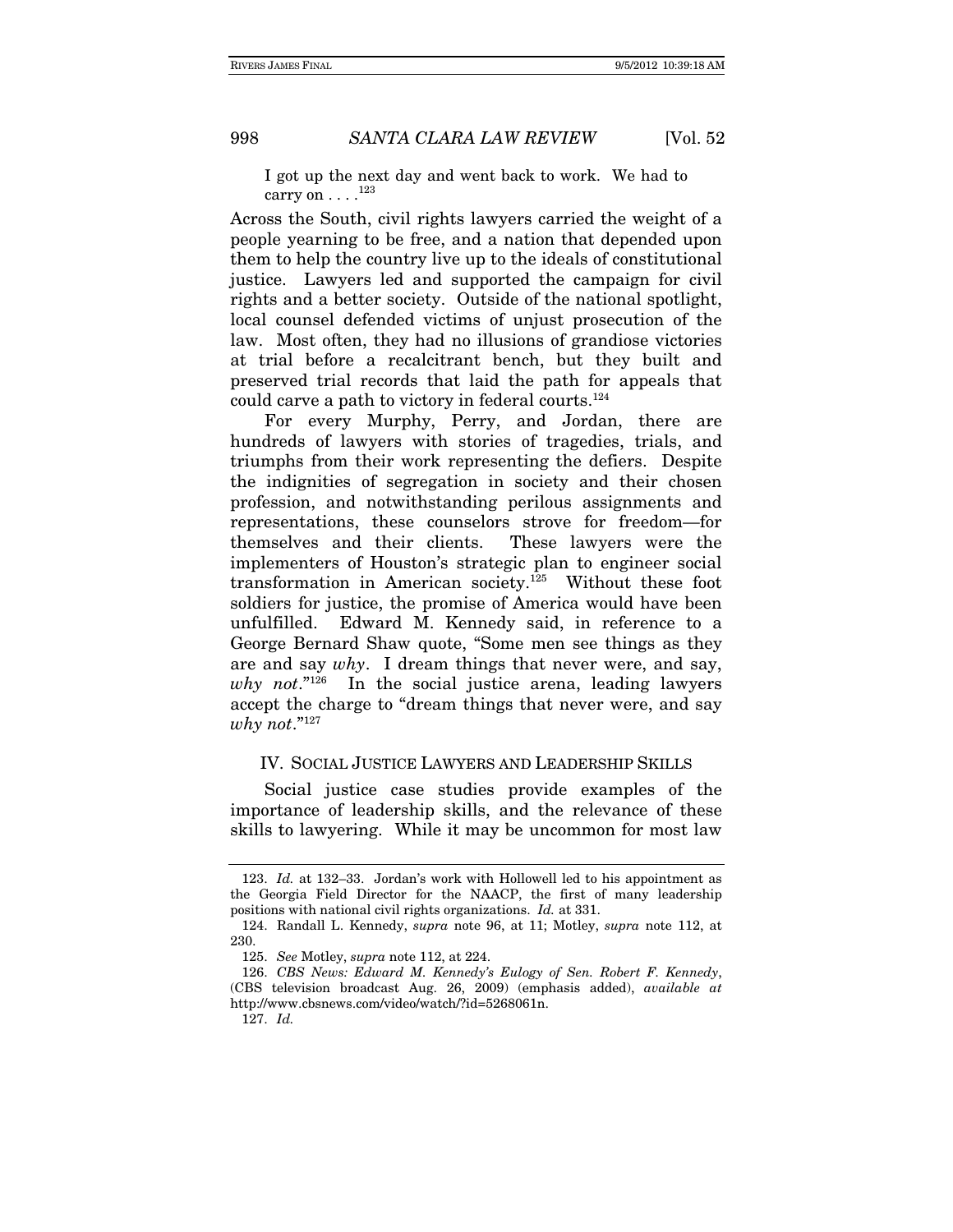students to find themselves handling these types of groundbreaking cases, and these stark, extreme injustices may be foreign for modern students of a new generation, these case studies help students and lawyers understand the complexity of strategic litigation and administrative advocacy, and the challenges of defending clients who pursue extra-legal activity in pursuit of a client or community objective.

Lawyers have been leaders in the fight for social justice.128 Trained and licensed by the system, citizens look to lawyers to make, implement, or change laws and regulations in order to redress systemic wrongs. From lawyers waging national campaigns, like Charles Hamilton Houston, to local counsel, like Romallus O. Murphy, these counselors employed key leadership skills. In addition to technical lawyering skills, social justice attorneys have to see the big picture, brainstorm ideas, build coalitions, and work in disparate teams that may have different views of the best way to handle a case.<sup>129</sup> The impetus for action might be a daring, unknown citizen willing to risk her life for the cause, or a media-driven campaign where journalists ventured to speak for the voiceless. In the crucible of social justice cases, these lawyers' leadership skills "came forth as gold."130

Having endured monumental personal and professional challenges, Matthew Perry gained the respect of colleagues and was the first African American appointed to the U.S. District Court for the District of South Carolina. Robert E. McNair, who served as Governor at the height of South Carolina's civil rights struggle, observed of the state's former adversary in many cases:

One of the most fortuitous and positive . . . relationships was struck with a young civil rights lawyer, Matthew J. Perry, who had already proven himself on the legal battlefield and who was unfailingly courteous, disarmingly modest, and one of the most persuasive people I have ever known. In even the most difficult periods of social upheaval and unrest, he demonstrated a remarkable

<sup>128.</sup> See CULLEN, supra note 3, at 138–40; cf. GLENDON, supra note 4, at 100– 01 ("Traditionally, the country has depended on the legal profession to supply most of our needs for consensus builders, problem solvers, troubleshooters, dispute avoiders, and dispute settlers.").

<sup>129.</sup> See generally CULLEN, supra note 3, at 72–73 (discussion of Thurgood Marshall's counsel team strategy meetings).

<sup>130.</sup> See Job 23:10.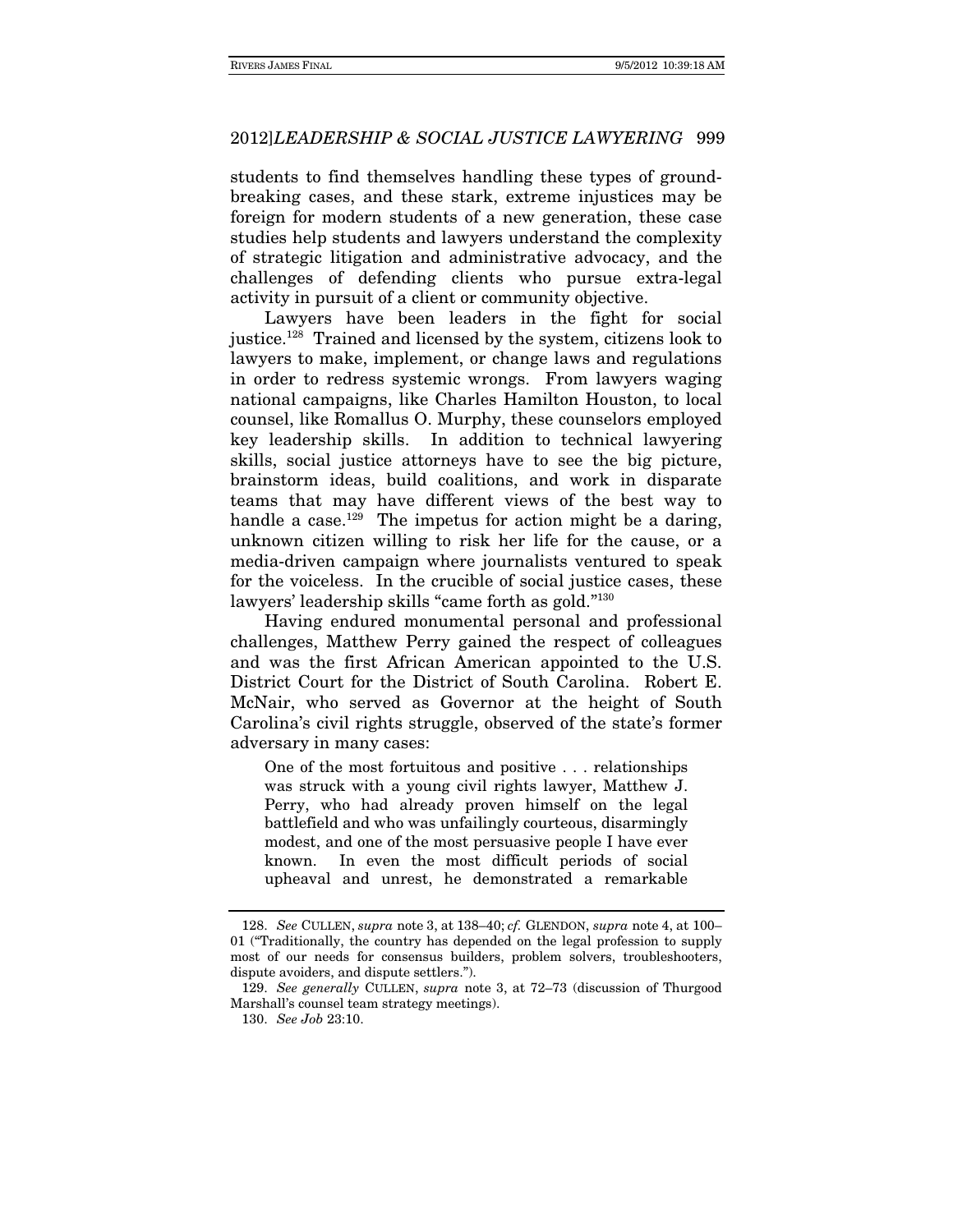ability to defuse tense situations and build trusting relationships, which ultimately produced workable solutions.<sup>131</sup>

Once relegated to the court balcony at the beginning of his legal career, in 2004, the federal courthouse in Columbia, S.C. was named in Judge Perry's honor.

After his gut-wrenching introduction to the cause and the legal profession, Vernon E. Jordan, Jr. rose to become the President of the National Urban League. Presidents, corporations, foundations, investors, and clients seek Jordan's counsel in business and government affairs.132 It is a role that his leadership experiences prepared him to assume. In 2001, the NAACP selected Jordan to receive the Spingarn Medal, the organization's highest honor.

Upon hearing the experiences of Attorney Romallus O. Murphy and Dr. Franklin McCain of the "Greensboro Four," Elon Law student Amanda Tauber observed that she took the leadership lessons to heart:

It was a great charge to all of us to be active. We can't sit on our hands and wait for change to happen. As lawyers, we will have the influence, the intelligence, and the creativity to really make an active change in our communities and in the world.<sup>133</sup>

Studying social justice lawyering helps students realize that they need to develop leadership skills that may be employed to help communities deal with the "great issues of our time."134

While leadership skills are the key element that transitions traditional lawyering into social change movements, these skills are also the keys to effective law practice. Regardless of the area of practice interest or professional pursuits, social justice lawyering provides an important lesson of leadership that is transferrable to any area of practice. These cases provide a view of legal problemsolving on a grand scale, and provide context to understand

 <sup>131.</sup> Robert E. McNair, Personal Views of Matthew J. Perry, in MATTHEW J. PERRY: THE MAN, HIS TIMES, AND HIS LEGACY 146 (W. Lewis Burke & Belinda F. Gergel eds., 2004).

<sup>132.</sup> See JORDAN, supra note 120, at 329.

 <sup>133.</sup> Phillip Craft, Impact of Sit-Ins on American Civil Rights Movement Explored at Elon MLK forum, ELON.EDU (Feb. 2, 2010), http://www.elon.edu/enet/Note.aspx?id=942521.

 <sup>134.</sup> GLENDON, supra note 4, at 100.